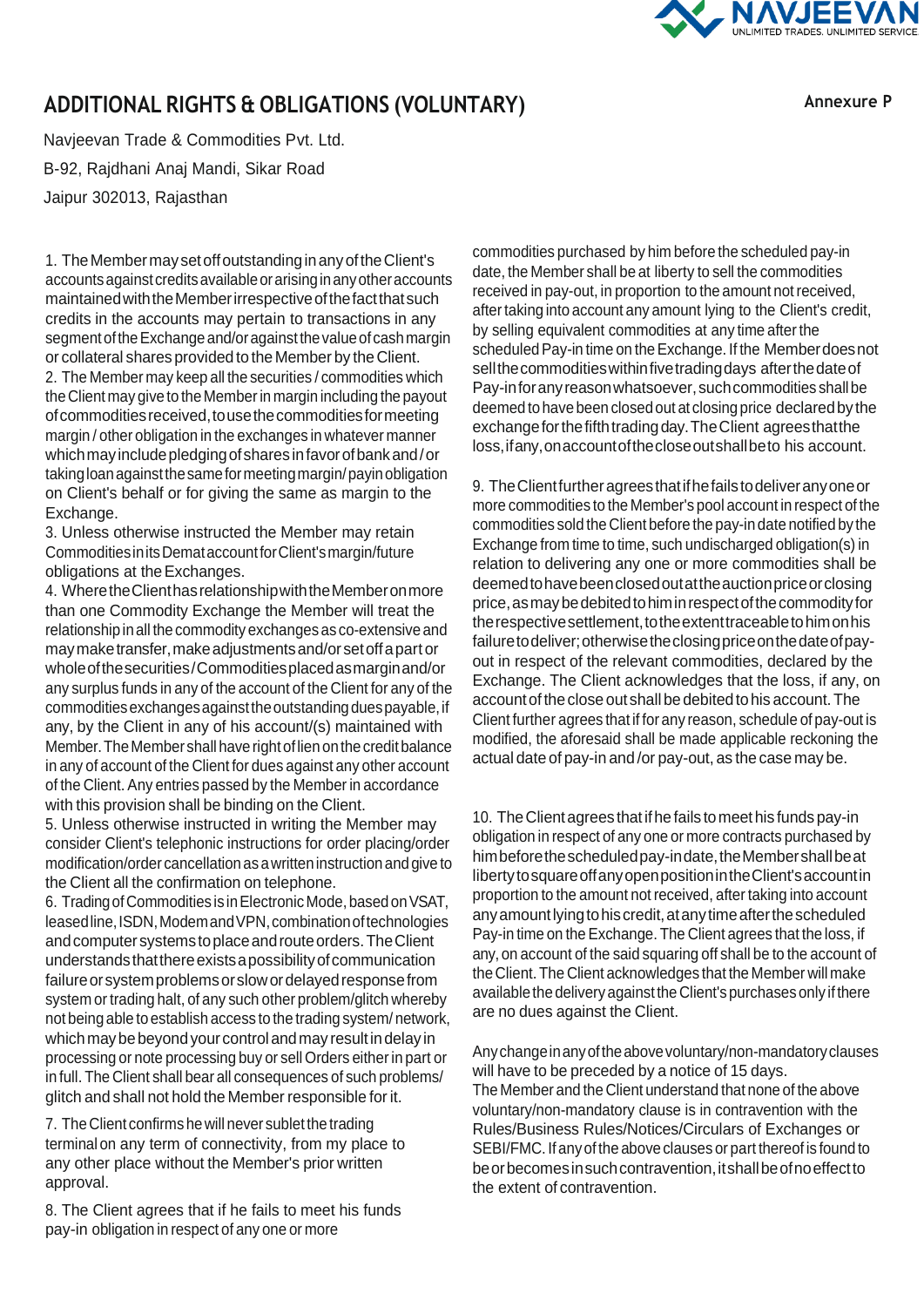

## **GUIDANCE NOTE - DO's AND DON'Ts FOR THE CLIENTS**

## **Do's**

1. TradeonlythroughRegisteredMembersoftheExchange.CheckfromtheExchangewebsiteatfollowinglink

[https://www.mcxindia.com/membership/notice-board/Member-](http://www.mcxindia.com/membership/notice-board/Member-AP)AP -Details to see whether the Member is registered with the Exchange. 2. Insist on filling up a standard 'Know Your Client (KYC)' form before you commence trading.

- 3. Insist on getting a Unique Client Code (UCC) and ensure all your trades are done under the said UCC.
- 4. Insist on reading and signing a standard 'Risk Disclosure Agreement'.

5. Obtain a copy of your KYC and/ or other documents executed by you with the Member, from the Member.

6. CrosscheckthegenuinenessoftradescarriedoutattheExchangethroughthetradeverificationfacilityavailableontheExchange websiteatthefollowinglin[khttps://www.mcxindia.com/en/login](http://www.mcxindia.com/en/login) .Thetradescanbeverifiedonlinewheretradeinformationisavailable up to 5 working days from the trade date.

7. Insist on a duly signed Contract Note in specified format for every executed trade within 24 hours of trade, highlighting the details of the trade along with

your UCC.

8. EnsurethattheContractNotecontainsalltherelevantinformationsuchasMemberRegistrationNumber,OrderNo.,OrderDate, Order time, Trade No., Trade rate, Quantity, Arbitration Clause, etc.

9. Obtain receipt for collaterals deposited with the Member towards margins.

10. Gothrough the Rules, Bye-laws, Regulations, Circulars, Directives, Notifications of the Exchange as well as of the Regulators, Government and other authorities to know your rights and duties vis-à-vis those of the Member.

- 11. Ask all relevant questions and clear your doubts with your Member before transacting.
- 12. Insist on receiving the bills for every settlement.

13. Insist on Monthly statements of yourledger account and report any discrepancies in the statement to your Member within 7 working days. In case of unsatisfactory response report the discrepancy to theExchangewithin 15 working days from the date of cause of action.

- 14. Scrutinize minutely both the transaction& holding statements that you receive from your Depository Participant.
- 15. Keep Delivery Instruction Slips (DIS) book issued by DPs in safe possession.
- 16. Ensure that the DIS numbers are preprinted and your account number (UCC) is mentioned in the DIS book.
- 17. Freeze your Demat account in case of your absence for longer duration or in case of not using the account frequently.
- 18. Pay required margins in time and only by Cheque and ask for receipt thereof from the Member.
- 19. Deliver the commodities in case of sale or pay the money in case of purchase within the time prescribed.
- 20. Understand and comply with accounting standards for derivatives.

21. Ensure to read, understand and then sign the voluntary clauses, if any, agreed between you and the Member. Note that the clauses as agreed between you and the Member cannot be changed without your consent.

22. Get a clear idea about all brokerage, commissions, fees and other charges levied by the Member on you for trading and the relevant provisions/guidelines specified by SEBI/Commodityexchanges.

23. MakethepaymentsbyaccountpayeechequeinfavoroftheMember.Ensurethatyouhaveadocumentaryproofofyour payment/depositof commoditieswiththeMember,statingdate, commodity,quantity,towardswhichbank/demataccountsuchmoney or commodities (in the form of warehouse receipts) deposited and from which bank/ demat account.

24. The payout of funds or delivery of commodities (as the case may be) shall not be made to you within one working day from the receipt of payout from the Exchange, in case you have given specific authorization for maintaining running account to the member. Thus, in this regard, the running account authorization provided by you to the Member shall be subject to the following conditions:

a) Such authorization from you shall be dated, signed by you only and contains the clause that you may revoke the same at any time.

b) You need to bring any dispute arising from the statement of account to the notice of the Member in writing preferably within 7 (seven) working days from the date of receipt of funds/commodities or statement, as the case may be. In case of dispute, refer the matter in writing to the Investors Grievance Cell of the relevant Commodity exchanges without delay.

c) Incaseyouhavenotoptedformaintainingrunningaccountandpay-outisnotreceivedonthenextworkingdayofthereceiptof payout from the exchanges, please referthe matterto the Member.In case there isdispute, ensure that you lodge a complaint inwriting immediately with the Investors Grievance Cell of the relevant Commodity exchange.

d) Please register your mobile number and email id with the Member, to receive trade confirmation alerts/ details of the transactions through SMS or email, by the end of the trading day, from the commodity exchanges.

25. Youshouldfamiliarizeyourselfwiththeprotectionaccordedtothemoneyorotherproperty youmaydepositwithyourmember,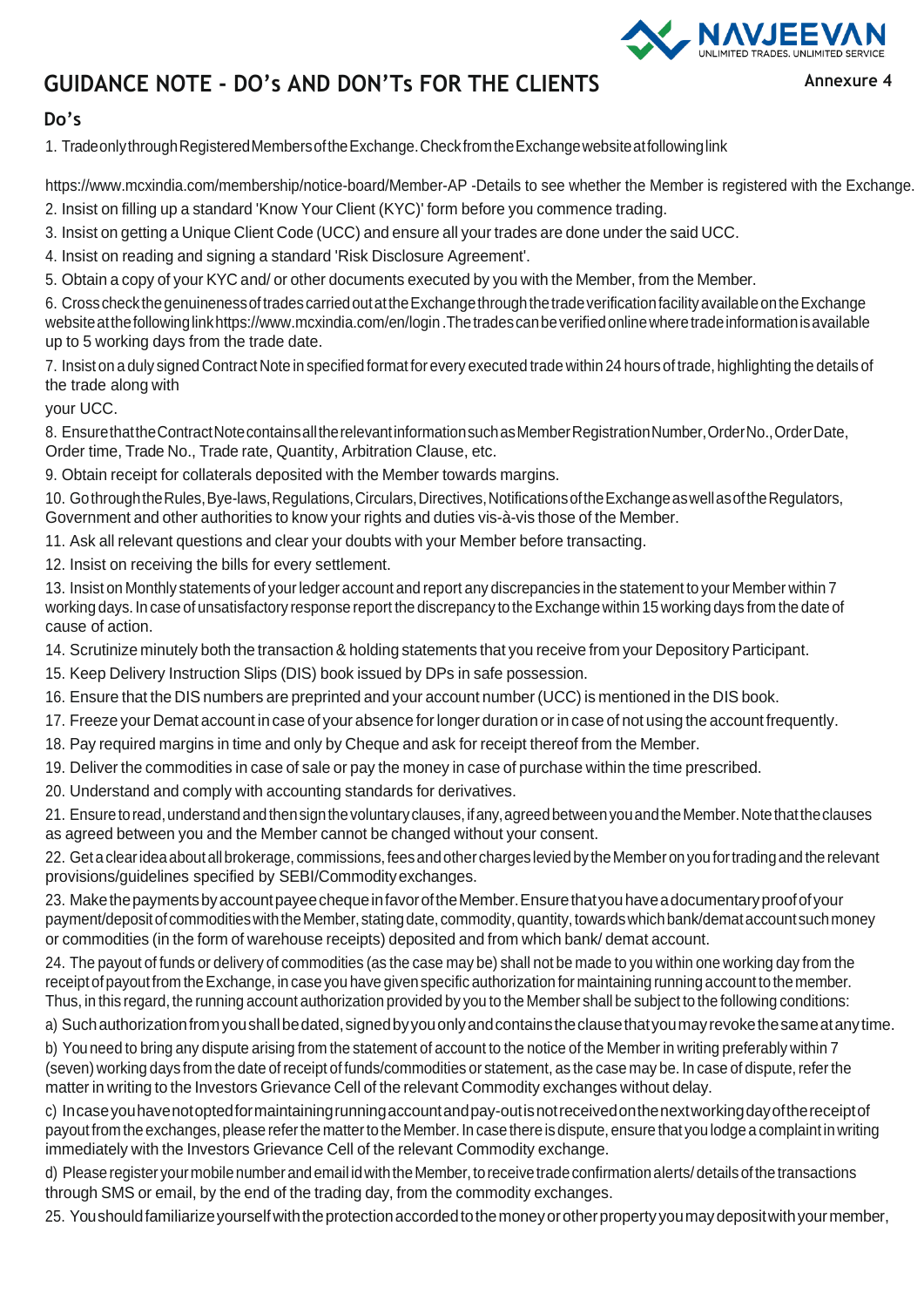

26. Please ensure that you have a documentary proof of havingmade the deposit of such money or propertywith the member, stating towards which account such money or property deposited.

27. In case your problem/grievance/issue is not being sorted out by concerned Member/Authorised Person then you may take up the matter with the concerned Commodity Exchange. If you are not satisfied with the resolution of your complaint then you can escalate the matter to SEBI.

## **Don't**

- 1. Do not deal with any unregistered intermediaries.
- 2. Do not undertake off-market transactions as such transactions are illegal and fall outside the jurisdiction of the Exchange.
- 3. Do not enter into assured returns arrangement with any Member.
- 4. Do not get carried away by luring advertisements, rumours, hot tips, explicit/implicit promise of returns, etc.
- 5. Do not make payments in cash/ take any cash towards margins and settlement to/from the Member.
- 6. Do not start trading before reading and understanding the Risk Disclosure Agreement.
- 7. Do not neglect to set out in writing, orders for higher value given over phone.
- 8. Do not accept unsigned/duplicate contract note/confirmation memo.
- 9. Do not accept contract note/confirmation memo signed by any unauthorized person.
- 10. Don't share your internet trading account's password with anyone.
- 11. Do not delay payment/deliveries of commodities to Member.
- 12. Do not forget to take note of risks involved in the investments.

13. Do not sign blank Delivery Instruction Slips (DIS) while furnishing commodities, deposits and/or keep them with Depository Participants (DP) or member to savetime.

- 14. Do not pay brokerage in excess of that rates prescribed by the Exchange.
- 15. Don't issue cheques in the name of Authorized Person.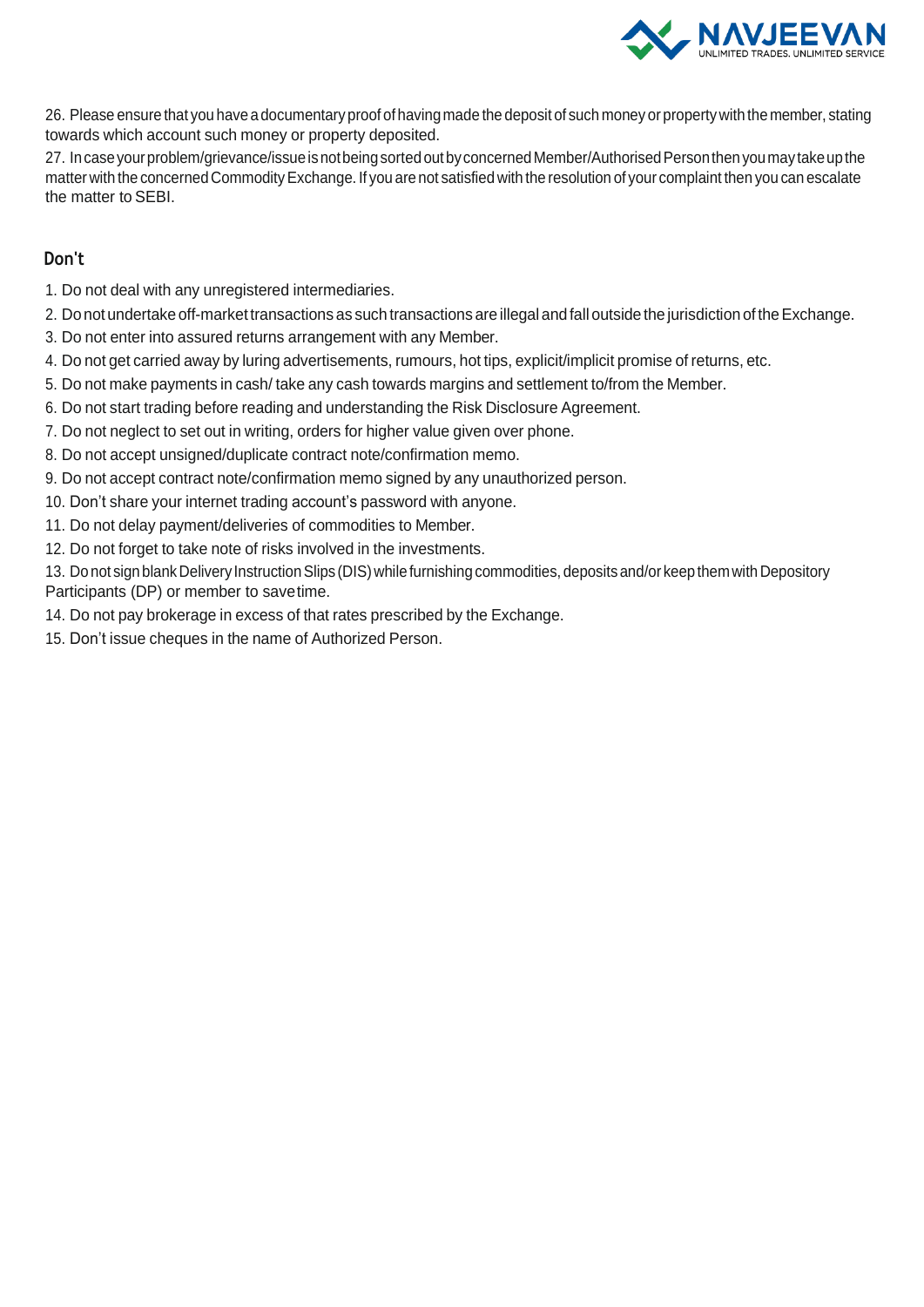

## **INTERNET & WIRELESS TECHNOLOGY BASED TRADING FACILITY PROVIDEDBYMEMBERS TO CLIENT**

(Allthe clausesmentionedinthe'RightsandObligations'document(s) shallbeapplicable.Additionally,theclausesmentioned herein shall also be applicable.)

1. Member is eligible for providing Internet based trading (IBT) and commodities trading through the use of wireless technology that shall include the use of devices such as mobile phone, laptop with data card, etc. which use Internet Protocol (IP). The Member shall comply with all requirements applicable to internet based trading/commoditiestradingusingwirelesstechnologyasmaybe specified by SEBI& the Exchanges from time to time.

2. The client is desirous of investing/trading in commodities and for this purpose, the client is desirous of using either the internet based trading facility or the facility for commodities trading through use of wireless technology. The Member shall provide the Member's IBT Service to the Client, and the Client shall avail of the Member's IBT Service, on and subject to SEBI/Exchanges Provisions and the terms and conditions specified on the Member's IBTWeb Site provided that they are in line with the norms prescribed byExchanges/SEBI.

3. TheMembershallbringtothenoticeofclientthefeatures, risks, responsibilities, obligations and liabilities associated with commoditiestradingthroughwirelesstechnology/internetorany other technology should be brought to the notice of the client by the Member.

4. TheMembershallmaketheclientawarethattheMember'sIBT systemitselfgeneratestheinitialpasswordanditspassword policy as stipulated in line with norms prescribed by Exchanges/SEBI.

5. The Client shall be responsible for keeping the Username and Password confidential and secure and shall be solely responsible for all orders entered and transactions done by any person whosoever through the Member's IBT System using the Client's Usernameand/orPasswordwhetherornotsuchpersonwas authorizedtodoso.Alsotheclientisawarethatauthentication technologiesandstrictsecuritymeasuresarerequiredforthe internettrading/commoditiestradingthroughwirelesstechnology through order routed system and undertakes to ensure that the passwordoftheclientand/orhisauthorizedrepresentativearenot revealed to any third party including employees and dealers of the Member.

6. The Client shall immediately notify the Memberin writing if he forgets his password, discovers security flaw in ember's IBT System, discovers/suspects discrepancies/ unauthorized access through his username/password/account with full details of such unauthorized use, the date, the manner and the transactions effected pursuant to such unauthorized use, etc.

7. The Client is fully aware of and understands the risks associated with availing of a service for routing orders over the internet/ commoditiestradingthroughwirelesstechnologyandClientshall be fully liable and responsible for any and all acts done in the Client'sUsername/passwordinanymannerwhatsoever.

8. The Member shall send the order/trade confirmation through emailtothe clientathis request.Theclient isaware thatthe order/tradeconfirmationisalsoprovidedonthewebportal.In case client is trading using wireless technology, the Member shall send the order/trade confirmation on the device of the client.

9. The client is aware that tradingoverthe internet involves many uncertainfactorsandcomplexhardware,software,systems, communication lines, peripherals, etc. are susceptible to interruptionsanddislocations.TheMemberandtheExchangedonot make any representation or warranty that the Member's IBT Service will be available to the Client at all times without any interruption.

10. The Client shall not have any claim against the Exchange or the Member on account of any suspension, interruption, nonavailabilityormalfunctioningoftheMember'sIBTSystemor Service or the Exchange's service or systems or non-execution of his orders due to any link/system failure at the Client/Members/Exchangeendforanyreasonbeyondthecontrol of the Member/Exchanges.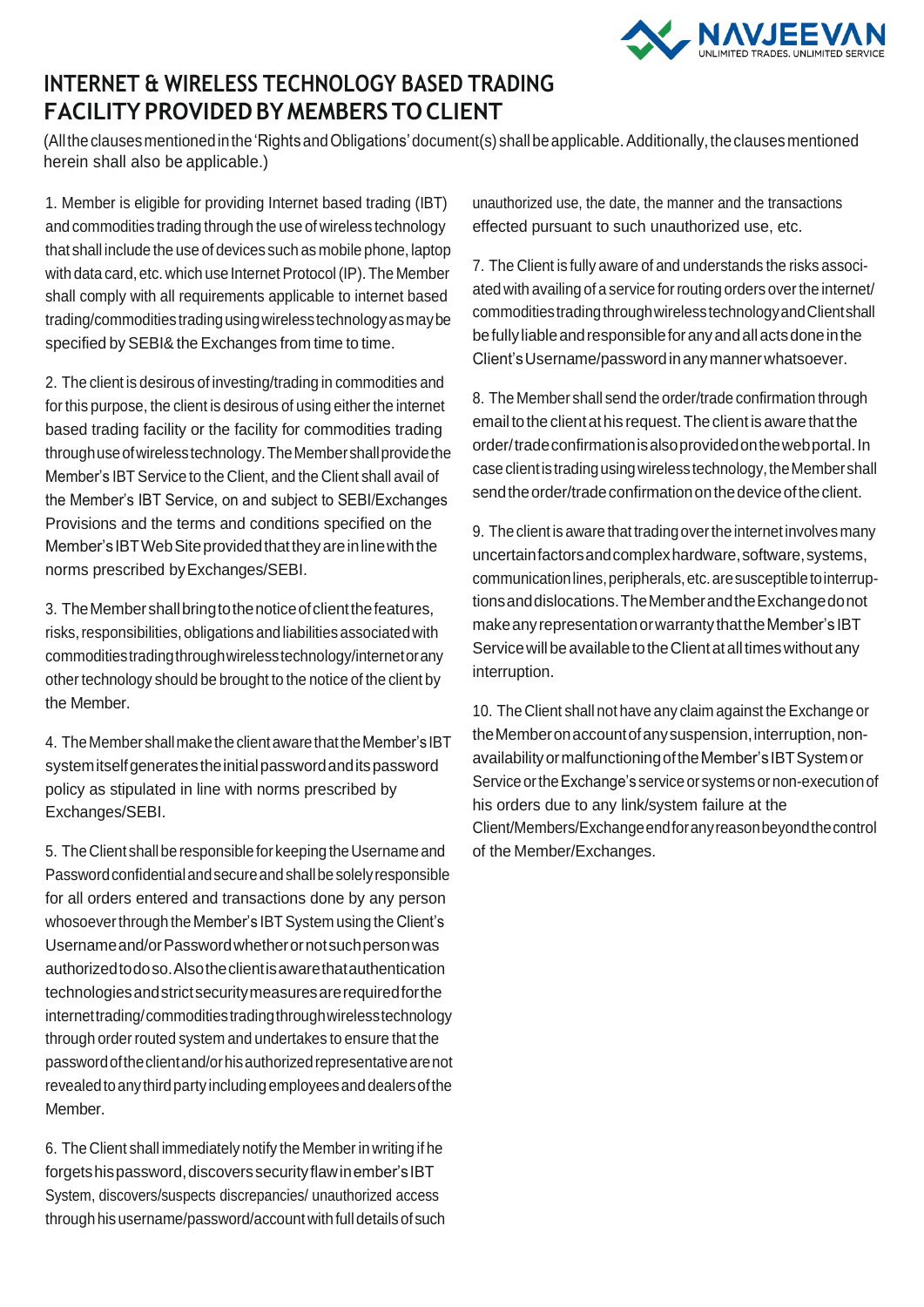## **POLICIES AND PROCEDURES**

**1. Setting up client's exposure limits and conditions under which a client may not be allowed to take further position, or the broker may close the existing position of a client.** Thebroker,Navjeevan Trade &CommoditiesPvt.Ltd.,may fromtimeto time impose and vary limits on the orders that the client can place through the broker's trading system (including exposure limits, turnover limits, limits as to the number, value and/or kind of contracts in respect of which orders can beplacedetc.).The clientisawareandagreesthatthebroker mayneedtovaryor reduce the limits or impose new limits urgently on the basis of the broker's risk perception and other factors considered relevant by the broker including but not limited to limits on account of exchange/SEBI/FMC directions/limits (such as broker level/market level limits in contract specific/volume specific exposures etc.) and the broker may be unable to inform the client of such variation, reduction or imposition in advance. The client agrees that the broker shall not be responsible for such variation, reduction or imposition or the client's inability to route any order through the broker's trading system on account of any such variation, reduction or imposition of limits. The client further agreesthatthebrokermayatanytime,atitssolediscretionand without prior notice, prohibit or restrict the client's ability to place ordersortradethroughthebroker,oritmaysubjectanyorder placedbytheclienttoareviewbeforeitsentryintothetrading systems and may refuse to execute/allow execution of orders due to but not limited to the reason of lack of margin or the order being outside the limits set by

broker/exchange/SEBI/FMC and any otherreasons which the broker may deem appropriate in the circumstances. The client agrees that trade related losses, if any on account of such refusal or due to delay caused by such review, shall be borne exclusively by the client alone.The broker is required only to communicate/advise the parameters for the calculationofthe marginrequirementsasrate(s)/percentage(s)of the dealings, through any one or more approved means or methods such as post/speed post/courier/registered post/registered A.D/facsimile/e-mail/voice mails/telephone (telephone includes such devices as mobile phones etc.) including SMS on the mobile phone or any other similar device; by messaging on the computer screen of the client's computer; by informing the client through employees/agents of the broker; by publishing/displaying it on the website of the broker/making it available as a download from the website of the broker; by displaying it on the notice board of the branch/office through which the client trades or if the circumstances, so require, by radio broadcast/television broadcast/newspapers advertisements, etc.; or anyother suitable orapplicablemode ormanner.The client agrees that the postal department/the courier company/newspapercompanyandthee-mail/voicemailservice provider and such other service providers shallbe the agentof the client. Once parameters for margin/security requirements are so communicated, the client shall monitor his/her/its position (dealings/trades) on his/her/its own and provide the required/deficitmarginforthwithasrequiredfromtimetotime. The client is not entitled to trade without adequate margins and that it shall be his/her/its responsibility to ascertain beforehand themarginrequirementsforhis/her/itsorders/trades/dealsandto ensure that therequired margin ismadeavailable tothe brokerin such form and manner as may be required by the broker. If the client's order is executed despite a shortfall in the available margin, the client shall make up forthe shortfall immediately.The



clientfurther agreesthathe/she/itshallberesponsibleforall orders (including orders that may be executed without the requiredmarginintheclient'saccount)&/oranytraderelated claim/loss/damage arising out of the non-availability/shortage of marginrequiredbythebroker&/orexchange&/orSEBI/FMC.The broker is entitled to vary the form (i.e., the replacement of the margin in one form with the margin in any other form) &/or quantum&/orpercentageofthemarginrequiredtobedeposited/made available from time to time. The margin deposited by the client with the brokeris not eligible for any interest. The broker is entitled to include/appropriate any/all payout of funds towards margin without requiring specific authorizations for each payout. Thebrokerisentitledtotransferfundsfromhisaccountforone exchange &/or one segment of the exchange to his/her/its account for another exchange&/or another segment of the same exchange whenever applicable and found necessary by the broker.

The client also agrees and authorizes the broker to treat/adjust his/her/its margin lying in one exchange&/or one segment of the exchange/towards the margin/security/pay in requirements of another exchange &/or another segment of the exchange. The broker is entitled to disable/freeze the account &/or trading facility/any other service/facility, if, in the opinion of the broker, the client has committed a crime/fraud or has acted in contradiction oftheMandatoryandVoluntaryClientRegistrationDocuments/is likely to evade/violate any laws, rules, regulations, directions of a legal authority whether Indian or foreign or if the broker so apprehends.

### **2. Applicable brokerage rate**

Navjeevan Trade &CommoditiesPvt. Ltd. is entitled to charge brokerage withinthelimitsimposedbyexchangesfromtime totime.The brokeragetobechargedbyNavjeevan Trade & CommoditiesPvt.Ltd.shall be exclusive of all statutory levies such as services Tax, Stamp duty, SEBI turnover fees, Commodities Transaction Tax and other taxes as they exist from time to time and as they apply to the account and transactionsoftheClientsandfortheservices rendered to the Clients.Any revision in brokerage will be made only after giving 15 days' notice by way of communication through emailand/orthroughthewebsite.Itshallhoweverbe ensured thattheBrokerageshallnotexceedmaximumpermissible under the applicable regulations.

#### **3. Imposition of penalty/delayed payment charges**

The client agrees that any amounts which are overdue from the clienttowardstradingoronaccountofanyothertraderelated reason to the broker will be charged with delayed payment charges at 0.05% per day.The client agrees that the broker may impose fines/penalties at 0.05% per day for any orders/trades/deals/actionsof the clientwhich are contrary to the Mandatory and Voluntary Client Registration Documents/rules/regulations/bye laws of the exchange or any otherlaw forthe time being in force. Further where the broker has topayany fineor bearanypunishmentfromanyauthority in connectionwith/asaconsequenceof/inrelationtoanyofthe orders/trades/deals/actions of the client, the same shall be borne bytheclient.Theclientagreestopaytothebrokerbrokerage, commission, fees, all taxes, duties, levies imposed by any authority including but not limited to the exchanges.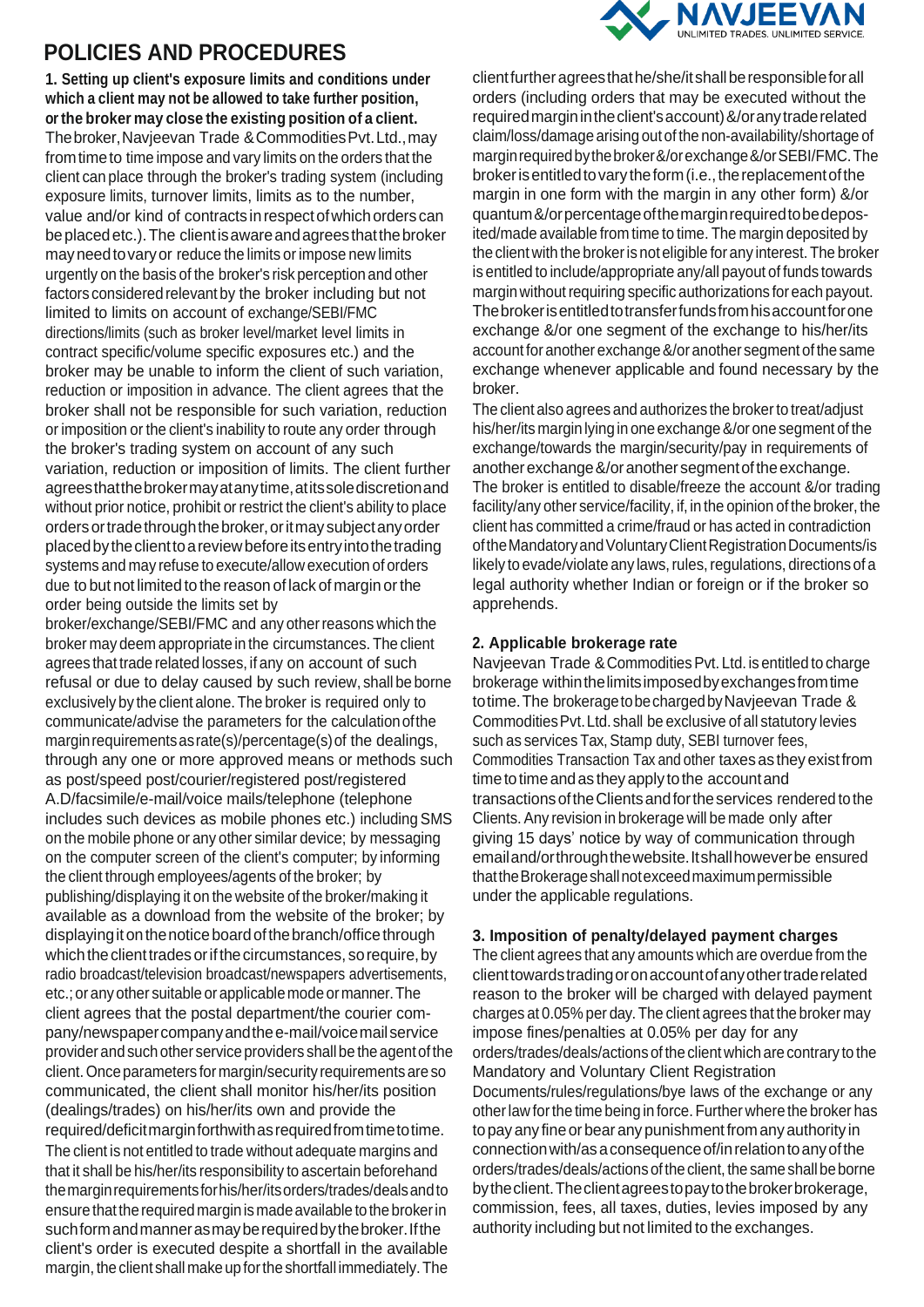

**4.The right to sell clients' securities or close clients' positions, without giving notice to the client, on account/of non-payment ofclient'sdues.(LimitedtoMargin/SettlementObligations)**  The broker maintains centralized banking and securities handling processes and related banking and depository accounts at designated place. The client shall ensure timely availability of funds/securities in designated form and manner at designated time and in designated bank and depository account(s) at designated place, for meeting his/her/its pay in obligation of funds and securities. The broker shall not be responsible for any claim/loss/damagearisingoutofnon-availability/shortavailability offunds/securitiesbytheclientinthedesignatedaccount(s)of thebrokerformeetingthepay inobligationofeitherfundsor securities. If the client gives orders/trades in the anticipation of the required securities being available subsequently for pay in through anticipated payout from the exchange or through borrowings or any off market delivery(s) or market delivery(s) and if such anticipated availability does not materialize in actual availability of securities/funds for pay in for any reason whatsoever including but not limited to any delays/shortages at the exchange or broker level/non release of margin by the broker etc., the losses which may occur to the client as a consequence of such shortages in any manner such as on account of auctions/square off/closing outs etc., shall be solely to the account of the client and the client agrees not to hold the broker responsible for the same in any form or manner whatsoever. In case the paymentofthemargin/securityismadebytheclientthrougha bankinstrument, the broker shall be at liberty to give the benefit/credit for the same only on the realization of the funds from the said bank instrument etc. at the absolute discretion of the broker. Where the margin/security ismade available byway of securities or any other property, the broker is empowered to decline its acceptance as margin/security &/or to accept it at such reduced value as the broker may deem fit by applying haircuts or by valuingitbymarkingittomarketorbyanyothermethodasthe broker may deem fit in its absolute discretion. The broker has the right but not the obligation, to cancel all pending orders and to sell/close/liquidateallopenpositions/securitiesatthepre-defined square off time or when Mark to Market (M-T-M) percentage reaches or crosses stipulated margin percentage mentioned on the website, whichever is earlier. The broker will have sole discretion to decide referred stipulated margin percentage depending upon the market condition. In the event of such square off, the client agrees to bear all the trade related losses based on actual executed prices.

In case open position (i.e., short/long) gets converted into delivery duetonon-squareoffbecauseofanyreason whatsoever, the client agrees to provide securities/funds to fulfill the payin obligation failing which the client will have to face auctions or internal close outs; in addition to this the client will have to pay penalties and charges levied by exchange in actual and losses, if any.Withoutprejudicetotheforegoing,the clientshallalsobe solelyliableforallandanypenaltiesand chargesleviedbythe exchange(s).

The broker is entitled to prescribe the date and time by which the margin/security is to be made available and the broker may refuse to accept any payments in any form after such deadline for margin/securityexpires.Notwithstandinganythingtothecontrary in the Mandatory and Voluntary Client Registration Documents or elsewhere,iftheclientfailstomaintainorprovidetherequired.

margin/fund/securityortomeetthefunds/margins/securitiespay in obligations for the orders/trades/deals of the client within the prescribed time and form, the broker shall have the right without any further notice or communication to the client to take any one or more of the followingsteps:

I To withhold any payout of funds/securities.

ii. Towithhold/disable the trading/dealing facility to the client. iii. Toliquidate one or more security(s) of the client by selling the sameinsuchmannerandat suchratewhichthebrokermay deem fit in its absolute discretion. It is agreed and understood by the client that securities here include securities which are pending delivery/receipt.

iv. Toliquidate/square off partially or fully the position of sale&/or purchase in anyone or more securities/contracts in such manner and at such rate which the broker may decide in its absolute discretion.

v. Totake any other steps which in the given circumstances, the stockbrokermay deem fit.The client agrees that the trade related loss(s)if any,on account of anyone or more steps as enumerated herein above being taken by the broker, shall be borne exclusively by the client alone and agrees not to question the reasonableness, requirements, timing, manner, form, pricing etc., which are chosen by the broker.

### **5. Shortages in obligations arising out of internal netting of trades.**

Broker shall not be obliged to deliver any commodities or pay any money to the client unless and until the same has been received by the broker from the exchange, the clearing corporation/clearing house or other company or entity liable to make the payment and the client has fulfilled his/her/its obligations first. The policy and procedure for settlement of shortages in obligations arising out of internal netting of trades is as under:

On the Pay in /Payout date, the short delivering client (the Seller) is debited by an amount equivalent to 10% above the closing rate of day prior to the pay in/payout day i.e., T+1 day and the corresponding buyer will be credited by the equivalent amount. The obligation will beclosed out at 10% above theclosing price on the previous day of pay in/pay out  $(T+1)$  or highest rate prevailing from the trading date (T Day) till the closeout day  $(T+2)$ . The broker shall have the right to adopt a policy ofits choiceforinternalshortagesarisingoutofinternal nettingof trades and charge to default seller and compensate the impacted purchaser as per the policy. The current procedure forinternalshortagemaybeamended fromtimetotimewith prospective effect and will be published on the website, https://navjeevanbroking.com.

## **6.Conditions under which a client may not be allowed to take further position, or the broker may close the existing position of a client.**

We have margin-based RMS System. Client may take exposure uptotheamountofmarginavailablewithus.Clientmaynot be allowed to take position in case of non-availability/shortage of margin as per our RMS policy of the company. The existing position of the client is also liable to square off/close out without giving notice due to shortage of margin/non making of payment for their pay-in obligation/outstanding debts.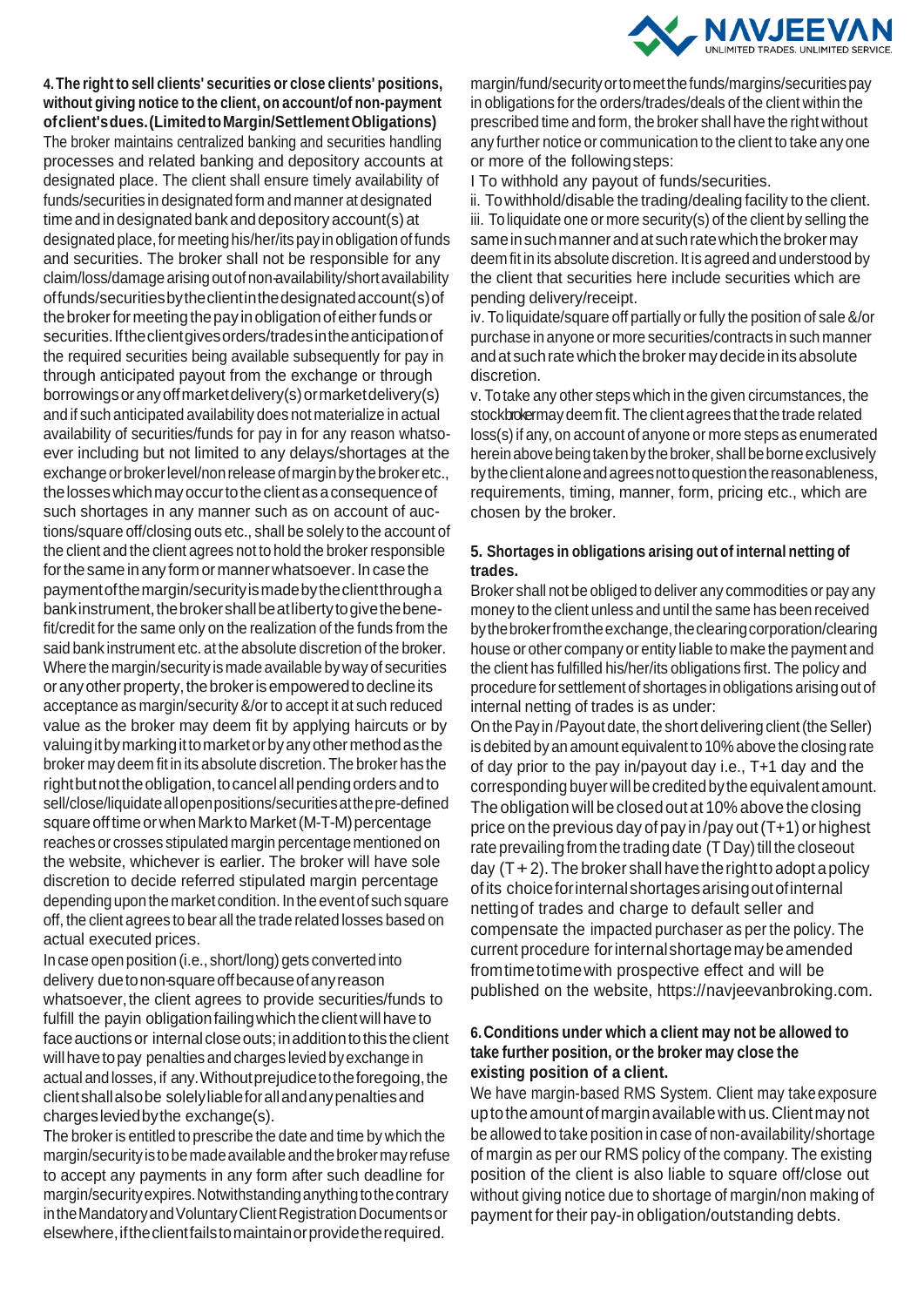

### **7. Temporarilysuspendingor closingclient'saccountat Client's request**

Onthewrittenrequestoftheclient,theclientaccountcanbe suspended temporarily and can be re-activated on the written request of the client only. During suspension period, market transaction will be prohibited. However, client's pending settlement cantake place.Navjeevan Trade & Commodities Pvt.Ltd. can withhold the payouts of client and suspend his trading account due to surveillance action or judicial &/or regulatory order/action requiring client suspension. On the written request of the client, the client account can be closed provided the client adheres toformalities for account closureincluding settlement ofall dues intheaccount and closing ofallopen position. If the client wishes to again open a broking account again then the client shall have to complete the KYC and account opening formalities once again.

#### **8.De-registering a client notwithstanding anything to the contrary stated in the Mandatory and Voluntary Client RegistrationDocumentsthebroker shallbeentitledto terminate the Mandatory and Voluntary Client Registration Documentswithimmediateeffectinanyofthefollowing circumstances:**

ii. If the action of the Client is prima facie illegal/improper or such as to manipulate the price of any securities or disturb the normal/ proper functioning of the market, either alone or in conjunction with others.

ii. If there is any commencement of a legal process against the Client under any law inforce.

iii. On the death/lunacy or other disability of the Client.

iv. If a receiver, administrator or liquidator has been appointed or allowed to be appointed of all or any part of the undertaking of the Client.

v. If the Client has voluntarily or compulsorily become the subject of proceedings under any bankruptcy or insolvency law or being a company,goes intoliquidation orhas areceiverappointedinrespectofitsassets orrefersitselfto the Board for Industrial and Financial Reconstruction or under anyotherlawproviding protectionas areliefundertaking. vi. If the Client being a partnership firm, has any steps taken by the Client and/or its partners for dissolution of the partnership. vii. If the Client have taken or suffered to be taken any action for its reorganization, liquidation or dissolution. viii. If the Client has made anymaterial misrepresentation of facts, including (without limitation) in relation to the Security. ix. If there is reasonable apprehension that the Client is unable to pay itsdebtsorClienthasadmitteditsinabilityto pay its debts as they become payable.

x. If the Client suffers any adverse material change in his/her/its financial position or defaults in any other agreement with the broker.

xi. If the Client is in breach of any term, condition or covenant of thisMandatoryandVoluntaryClient Registration Documents.

xii. If any covenant or warranty of the Client is incorrect or untrue in any material respect.

However, notwithstanding any termination of the Mandatory and VoluntaryClient Registration Documents, alltransactions made under/pursuant to this Mandatory and Voluntary Client Registration Documents shall be subject to all terms and

conditionsofthisMandatoryandVoluntaryClientRegistration Documents and parties to this Mandatory and Voluntary Client Registration Documents submit to exclusive jurisdiction of courtsoflawattheplaceofexecutionofthisMandatoryand VoluntaryClientRegistration Documentsbythebroker.Client Acceptance of Policies and Procedures stated herein above: l/we have fully understood the same and do hereby sign the same. These Policies and Procedures may be amended/changed by the broker, provided the change is informedtome/uswiththroughanyoneormoreapproved means or methods such as post/speed post/courier/registered post/registered AD/telegram/email/voice mails/telephone (telephone includes such devices as mobile phones etc.) including SMS on the mobile phone or any other similar device; by messaging on the computer screen oftheclient's computer; by informing the clientthroughemployees/agentsofthebroker;bypublishing/displaying it on the website of the broker/making it available as adownload fromthe website ofthe broker; by displaying it on the notice board of the branch/office through which the client trades or if the circumstances, so require, by radio broadcast/television broadcast/newspapers advertisements etc.; or any other approved suitable or applicable mode or manner by an advance notice of 15 days.

I/we agree that the postal department/the courier company. /newspapercompany andthee-mail/voicemailservice provider and such other service providers shall be my/our agent. These Policies and Procedures shall always be read along with the Mandatory and Voluntary Client Registration Documents and shall be compulsorily referred to while decidinganydispute/difference orclaim betweenme/usand stockbroker before any court of law/judicial/adjudicating authority including arbitrator/mediatoretc.

## **9. Policy for dormant accounts**

ATradingAccount(irrespective whether havingdebit or credit balance) shall be classified as dormant account in case there are no transactions for a period in excess of 12 (Twelve) calendar months from the last transaction date. The Dormant Accounts shall be frozen for further transaction(s). Transactions here mean any of the following:

a. No purchase or sale transaction in the Derivative segment of MCX.

b. No purchase or sale transaction in the Derivative segment of NCDEX.

c. NoBankReceiptsorPayments(ClientFundsPay-inorPayout).

d. Any other Financial or Security transaction as provided on the website orthrough the offline mode affecting the common ledger of the customer maintained in the back office for Navjeevan Trade & Commodities Pvt. Ltd.

e. Not logged in with security token.

On classification of any account as dormant account as stated above, Navjeevan Trade & Commodities Pvt. Ltd., will inform the client within seven days of such classification. A dormant account can be re-activated on receipt of a request for reactivation along with valid proof of identity. These policies andprocedures can bechanged byNavjeevan Trade &CommoditiesPvt. Ltd., from time to time with prior notice of 15 days.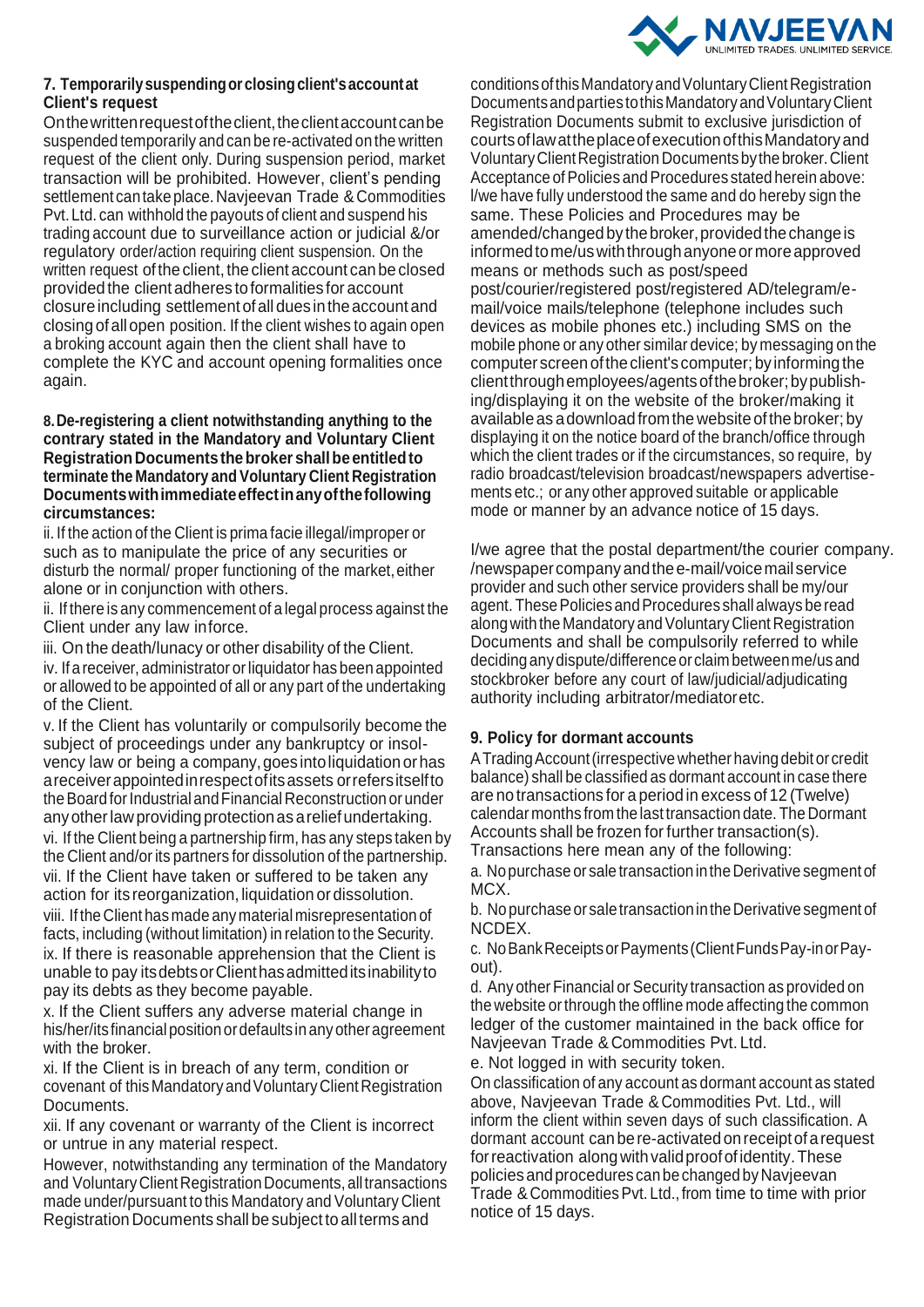

# **RISK DISCLOSURE DOCUMENT Annexure 2**

The Exchange does not expressly or impliedly, guarantee nor make any representation concerning the completeness, the adequacy or accuracy of this disclosure documents norhas the Exchange endorsed or passed any merits of participating in the CommodityDerivatives/trading. Thisbrief statement doesnot disclose all of the risks and other significant aspects of trading. Youshould, therefore, study derivatives trading carefully before becoming involved in it.

In the light of the risks involved, you should undertake transactions only if you understand the nature of the contractual relationship into which you are entering and the extent of your exposure to risk.

You must know and appreciate that investment in commodity futures contracts/derivatives or other instruments traded on the CommodityExchange(s),whichhave varyingelementofrisk,is generallynotanappropriateavenueforsomeoneoflimited resources/limitedinvestmentand/ortradingexperienceandlow risktolerance. Youshould, therefore, carefully consider whether such trading is suitable for you in the light of your financial condition. In case, you trade on the

Exchangeandsufferadverseconsequencesorloss,youshallbe solely responsible for the same and the Exchange shall not be responsible, in any manner whatsoever, forthe same and it will not be open for you to take the plea that no adequate disclosure regarding the risks involved was made or that you were not explained the full risk involved by the concerned member.The Client shall be solely responsible forthe consequences and no contract can be rescinded on that account.

Youmustacknowledgeandacceptthattherecanbenoguarantee of profits or no exception from losses while executing orders for purchase and/or sale of a commodity derivatives being traded on the Exchange.

It must be clearly understood by you that your dealings on the Exchange through a member shall be subject to your fulfilling certain formalities set out by the member, which may, inter alia, include your filing the know your client form and are subject to Rules, Byelaws and Business Rules of the Exchange guidelines prescribedbySEBIfromtimetotimeandcircularsasmaybe issued by the Exchange from time to time.

The Exchange does not provide or purport to provide any advice and shall not be liable to any person who enters into any business relationship with any member of the Exchange and/or third party based on any information contained in this document. Any information contained in this document must not be construed as business advice/investment advice. No consideration to trade should be made without thoroughly understanding and reviewing the risks involved in such trading. If you are unsure, you must seek professional advice on the same.

In considering whether to trade, you should be aware of or must get acquainted with thefollowing: -

**1. Basic Risks involved in the trading of Commodity Futures Contracts and other Commodity Derivatives Instruments on the Exchange.**

#### **I Risk of Higher Volatility**

Volatility refers to the dynamic changes in price that commodity derivative contracts undergo when trading activity continues on the Commodity Exchange.

Generally, higher the volatility of a commodity derivatives contract, greateris its price swings. There may be normally greater volatility in thinlytraded.

commodityderivatives contractsthaninactivelytradedcommodities/contracts. As a result of volatility, your order may only be partially executed or not executed at all, or the price at which your ordergotexecutedmaybesubstantiallydifferentfromthelast traded price or change substantially thereafter, resulting in real losses.

#### **ii. Risk of Lower Liquidity**

a. Liquidity refers to the ability of market participants to buy and/or sell commodity derivative contract expeditiously at a competitive price and with minimal price difference.Generally, it is assumed that more the number of orders available in a market, greateris the liquidity. Liquidity is important because with greater liquidity, it is easier for investors to buy and/or sell commodity derivatives contracts swiftlyandwith minimalprice difference and as a result, investors are more likely to pay or receive a competitive price for commodity derivative contracts purchased or sold. There may be a risk of lower liquidity in some commodity derivative contracts as compared to active commodity derivative contracts. As a result, your order may only be partially executed, ormay be executed with relatively greater price difference ormay not be executed at all.

b. Buying/Sellingwithoutintentionofgivingand/ortakingdelivery of certain commodities may also result into losses, because in such a situation, commodity derivative contracts may have to be squared-off at a low/high price, compared to the expected price levels,soasnottohaveanyobligationtodeliver/receivesuch commodities.

#### **iii. Risk of Wider Spreads**

Spreadrefers tothedifferenceinbestbuypriceandbestsell price. Itrepresents the differential between the price of buying a commodity derivative and immediately selling it or vice versa. Lower liquidity and higher volatility may result in wider than normal spreads forless liquid orilliquid commodities/commodity derivatives contracts. This in turn will hamper better price formation.

#### **iv. Risk-reducing orders**

a. MostoftheExchangeshaveafacilityforinvestors toplace "limit orders", "stop loss orders" etc. Placing of such orders (e.g., "stoploss"orders or"limit" orders)which areintendedto limit losses to certain amounts may not be effective many a time because rapid movement in market conditions may make it impossible to execute suchorders.

b. A "market" order will be executed promptly, subject to availability of orders on opposite side, without regard to price and that while the customer may receive a prompt execution of a "market" order, the execution may be at available prices of outstanding orders,which satisfy the orderquantity, on pricetime priority. It may be understood that these prices may be significantlydifferentfromthelasttradedpriceorthebestpriceinthat commodity derivatives contract.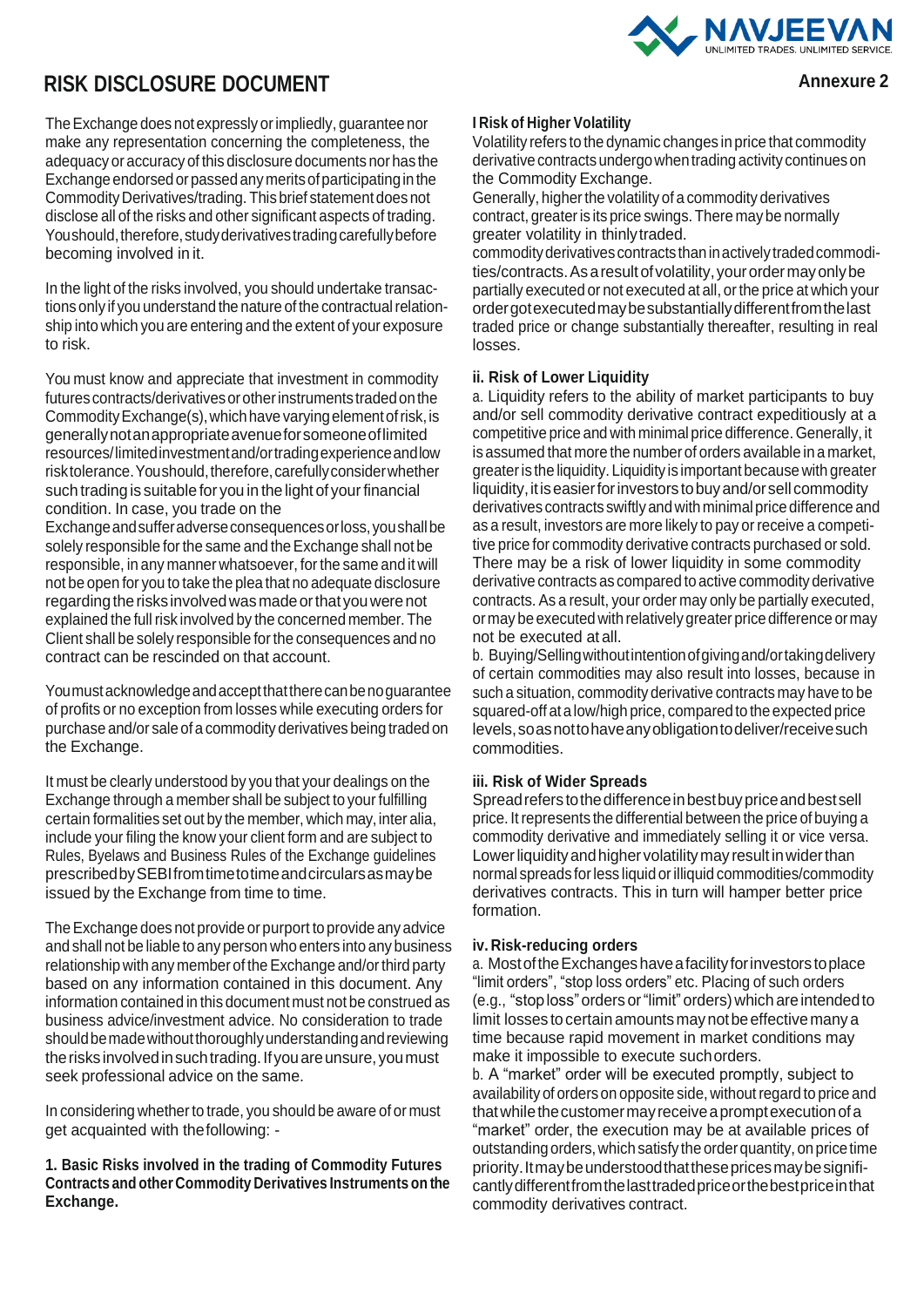

c. A "limit" order will be executed only at the "limit" price specified for the order or a better price. However, while the client received price protection, there is a possibility that the order may not be executed at all.

d. Astoplossorderisgenerallyplaced"away"fromthecurrent priceofacommodityderivativescontract,andsuchordergets activated if and when the contract reaches, or trades through, the stop price. Sell stop orders are entered ordinarily below the current price and buy stop orders are entered ordinarily above the current price. When the contract approaches pre-determined price,ortradesthroughsuchprice,thestoplossorderconverts to a market/limit order and is executed at the limit or better.There is no assurance therefore that the limit order will be executable since a contract might penetrate the predetermined price, in which case, the risk of such order not getting executed arises, just as with a regular limit order.

#### **v. Risk of News Announcements**

Traders/Manufacturers make news announcements that may impact the price of the commodities and/or commodity derivativescontracts.Theseannouncementsmayoccurduringtrading and when combined with lower liquidity and higher volatility may suddenly cause an unexpected positive or negative movement in the price of the commodity/commodity derivatives contract.

#### **vi. Risk of Rumours**

a.Rumoursaboutthepriceofacommodityattimesfloatinthe market through word of mouth, newspaper, websites or news agencies, etc., the investors should be wary of and should desist from acting on rumours.

#### **vii. System Risk**

a. High volume trading will frequently occur at the market opening and before market close. Such high volumes may also occur at any point in the day.These may cause delays in order execution or confirmation.

b. During periods of volatility, on account of market participants continuously modifying their order quantity or prices or placing fresh orders, there may be delays in execution of order and its confirmation.

c. Under certain market conditions, it may be difficult or impossible to liquidate a position in the market at a reasonable price or at all,when there are no outstanding orders either on the buy side or the sell side, or if trading is halted in a commodity due to any action on account of unusual trading activity or price hitting circuit filters or for any otherreason.

#### **viii. System/Network Congestion**

Trading on the Exchange is in electronic mode, based on satellite/leased line communications, combination of technologies andcomputersystemstoplaceandrouteorders.Thus,there exists a possibility of communication failure or system problems orslowordelayedresponsefromsystemortradinghalt,orany suchotherproblem/glitchwherebynotbeingabletoestablish access to the trading system/network, which may be beyond the control of and may result in delay in processing or not processing buy or sell orders either in part or in full. You are cautioned to note thatalthoughtheseproblemsmaybetemporaryinnature,but when you have outstanding open positions or unexecuted orders, theserepresentariskbecauseofyourobligationstosettleall executed transactions.

#### **2. As far as Futures Commodity Derivatives are concerned, please note and get yourself acquainted with the following additional features: -**

#### **2.1 Effect of "Leverage" or "Gearing":**

a. The amount of margin is small relative to the value of the commodity derivatives contract, so the transactions are 'leveraged' or'geared'. Commodity Derivatives trading, which is conducted with a relatively small amount of margin, provides the possibility of great profit or loss in comparison with the principal investment amount. But transactions in commodity derivatives carry a high degree of risk. You should therefore completely understand the following statements before actually trading in commodity derivatives contracts and also trade with caution while taking into account one's circumstances, financial resources, etc.

b. Trading in Futures Commodity Derivatives involves daily settlement of all positions. Every day the open positions are marked to market based on the closing price. If the closing price has moved against you, you will be required to deposit the amount of loss (notional) resulting from such movement. This margin will have to be aid within a stipulated time frame, generally before commencement of trading on the next day.

c. Ifyoufailtodeposittheadditionalmarginbythedeadlineorif anoutstanding debt occurs in your account, the Member of the Exchangemayliquidate/square-upapart oforthewholeposition. Inthiscase,youwillbeliableforanylossesincurredduetosuch square-up/ Close Outs.

d. Under certain market conditions, an Investor may find it difficult or impossible to execute the transactions. For example, this situation can occur due to factors such as illiquidity i.e., when there are insufficient bids or offers or suspension of trading due to price limit or circuit breakersetc.

e. Steps,suchas,changesinthemarginrate,increaseinthe cash margin rate etc. may be adopted in order to maintain market stability. These new measures may be applied to the existing open interests. In such conditions, you will be required to put up additional margins or reduce your positions.

f. Youmust ask your Member of theExchange to provide the full details of the commodity derivatives contracts you plan to trade i.e. the contract specifications and the associated obligations.

#### **3. Trading through wireless technology or any othertechnology:**

Any additional provisions defining the features, risks, responsibilities, obligations and liabilities associated with commodities tradingthroughwirelesstechnologyoranyother technology should be brought tothe notice of the client by the member.

#### **4. General**

#### **i. Deposited cash and property:**

Youshould familiarize yourself with the protections accorded to the money or other property you deposit particularly in the event of a firm become insolvent or bankrupt. The extent to which you may recover your money or property may be governed by specific legislation or local rules. In some jurisdictions, property,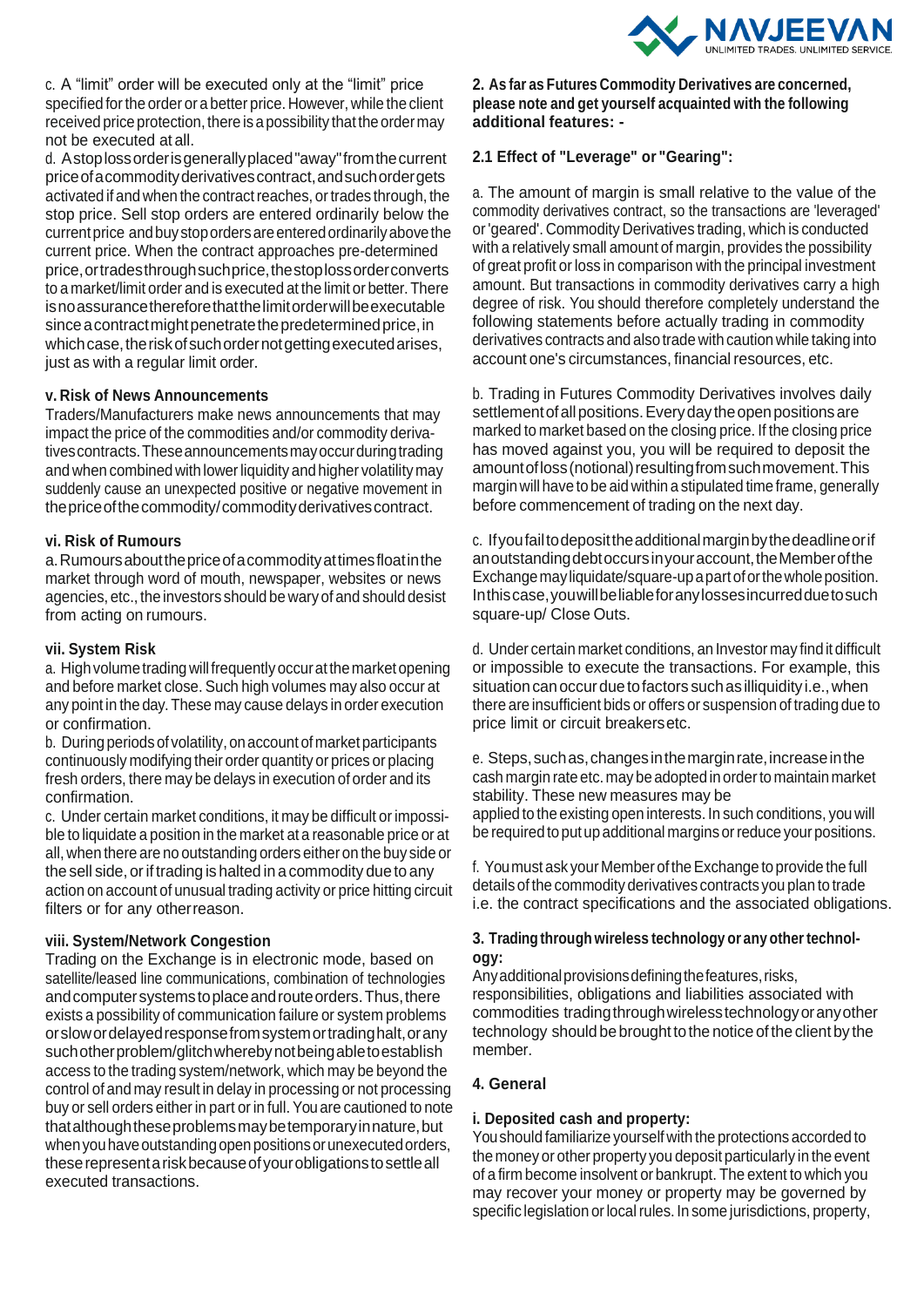

which has been specifically identifiable as your own, will be prorated in the same manner as cash for purposes of distribution in the event of a shortfall. In case of any dispute with the Member of theExchange, the same shall be subject to arbitration as perthe Rules, Bye-laws and Business Rules of the Exchange.

#### **ii. Commission and other charges:**

Before you begin to trade, you should obtain a clear explanation of all commissions, fees and other charges for which you will be liable. These charges will affect your net profit (if any) or increase your loss.

**iii.** For rights and obligations of the Members/Authorised Persons/ clients, please refer to *Annexure 3*.

**iv.**The term'Constituent' shallmean andincludeaClient, a Customer or an Investor, who deals with a member for the purpose oftradingin the commodityderivatives through the mechanism provided by the Exchange.

**v.** Theterm'member'shallmeanandincludeaTradingMemberor a Member/Broker, who has been admitted as such by the Exchange and got a registration certificate from SEBI.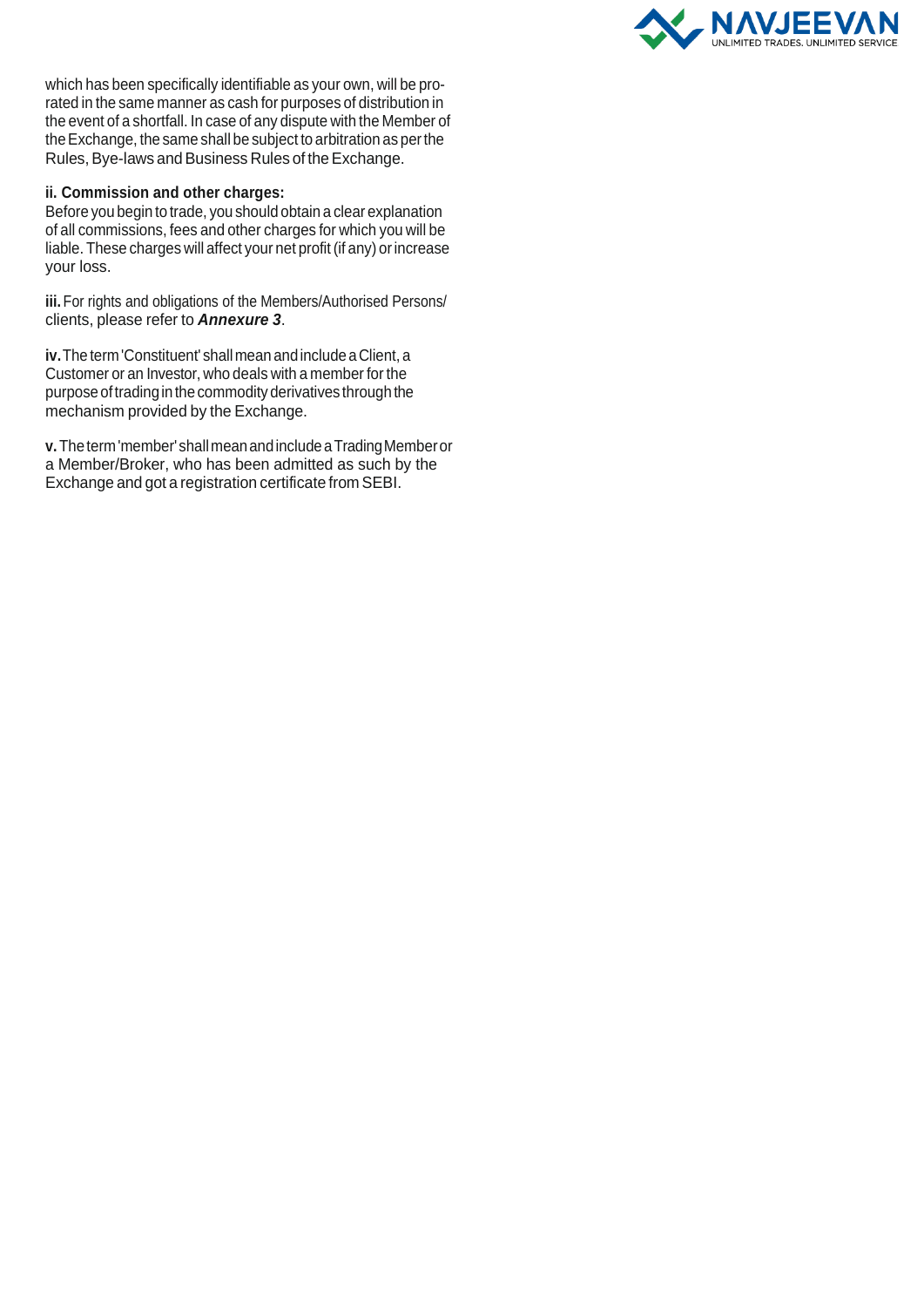

## **RIGHTS AND OBLIGATIONS OF MEMBERS, AUTHORIZED PERSONS AND CLIENTS as prescribed by SEBI and Commodity Exchanges**

**Annexure 3**

1. The client shall invest/trade in those commodities /con-tracts/ otherinstrumentsadmittedtodealingsontheExchangesas defined in the Rules, Byelaws and Business Rules/Regulations of Exchanges/SEBI and circulars/notices issued there under from time to time.

2. The Member, Authorized Person and the client shall be bound byalltheRules,ByelawsandBusinessRulesoftheExchangeand circulars/noticesissuedthereunderandRulesandRegulationsof SEBI and relevant notifications of Government authorities as may be in force from time to time.

3. The client shall satisfy himself of the capacity of the Memberto deal in commodities and/or deal in derivatives contracts and wishes to execute its orders through the Member and the client shall from time to time continue to satisfy itself of such capability of the Member before executing orders through the Member.

4. The Member shall continuously satisfy itself about the genuineness and financial soundness of the client and investment objectives relevant to the services to be provided.

5. The Member shall take steps to make the client aware of the precise nature of the Member's liability for business to be conducted, including any limitations, the liability and the capacity in which the Member acts.

6. Requirements of professionaldiligence

a. The Member must exercise professional diligence while entering into a financial contract or discharging any obligations under it.

b. "professional diligence"means the standardof skill and care that a Member would be reasonably

expected to exercise towards a Client, commensurate withi. i. honest market practice;

ii.the principle of goodfaith;

iii. level of knowledge, experience and expertise of the Client;

iv. the nature and degree of risk embodied in the financial product\* or financial service being availed by the Client; and v.theextentofdependenceoftheClientontheMember.

\*Commodity derivative contract

7. The Authorized Person shall provide necessary assistance and co-operate with the Member in all its dealings with the client(s).

## **Client Information**

8. The client shall furnish all such details in full as are required by the Memberin "AccountOpening Form" with supporting details, made mandatory by commodity exchanges/SEBI from time to time.

9. The client shall familiarize himself with all the mandatory provisions in the Account Opening documents. Any additional clausesordocumentsspecifiedby theMembershallbenonmandatory; therefore, subject to specific acceptance by the client.

10. The client shall immediately notify the Memberin writing if thereisanychangeintheinformationinthe'accountopening

form' as provided at the time of account opening and thereafter; including the information on winding up petition/insolvency petition or any litigation which may have material bearing on his capacity. The client shall provide/update the financial information to the Member on a periodic basis.

11. A. Protection from unfair terms in financial contracts\*\*

a. An unfair term of a non-negotiated contract will be void.

b. A term is unfair if it–

i. causes a significant imbalance in the rights and obligations of the parties under the financial contract, to the detriment of the Client; and

ii.isnotreasonablynecessarytoprotectthelegitimateinterests of the Member.

c. The factors to be taken into account while determining whether a term is unfair, include–

i. the nature of the financial product or financial service dealt with under the financial contract;

ii.the extent of transparency of the term;

\*\*contracts offered by commodity exchanges iii. the extent to which the term allows a Client to compare it with other financial contracts for similar financial products or financial services; and

iv. the financial contract as a whole and the terms of any other contract on which it is dependent.

d. Atermistransparentifit–

i. is expressed in reasonably plain language that is likely to be understood by the Client;

ii.is legible and presented clearly; and

iii. is readily available to the Client affected by the term. e. If a term of a financial contract is determined to be unfair under point 11.A.c, the parties will continue to be bound by the remaining terms of the financial contract to the extent that the financialcontractiscapableofenforcementwithouttheunfair term.

#### 11.B.

a. "Non-negotiated contract" means a contract whose terms, other than the terms contained in point 11.C.

(givenbelow)arenotnegotiatedbetweentheparties tothe financial contract and includes–

i. a financial contract in which, relative to the Client, the Member hasasubstantiallygreaterbargainingpowerindeterminingterms of the financial contract;and

ii.a standard form contract.

b. "Standard form contract" means a financial contract that is substantially not negotiable for the Client, except for the terms contained in point 11.C.

c. Evenifsometermsofafinancialcontractarenegotiatedin form, the financial contract may be regarded as a non-negotiated contract if so indicated by–

i. an overall and substantial assessment of the financial contract; and

ii.the substantial circumstances surrounding the financial contract

d. In a claim that a financial contract is a non-negotiated contract, the onus of demonstrating otherwise will be on the Member.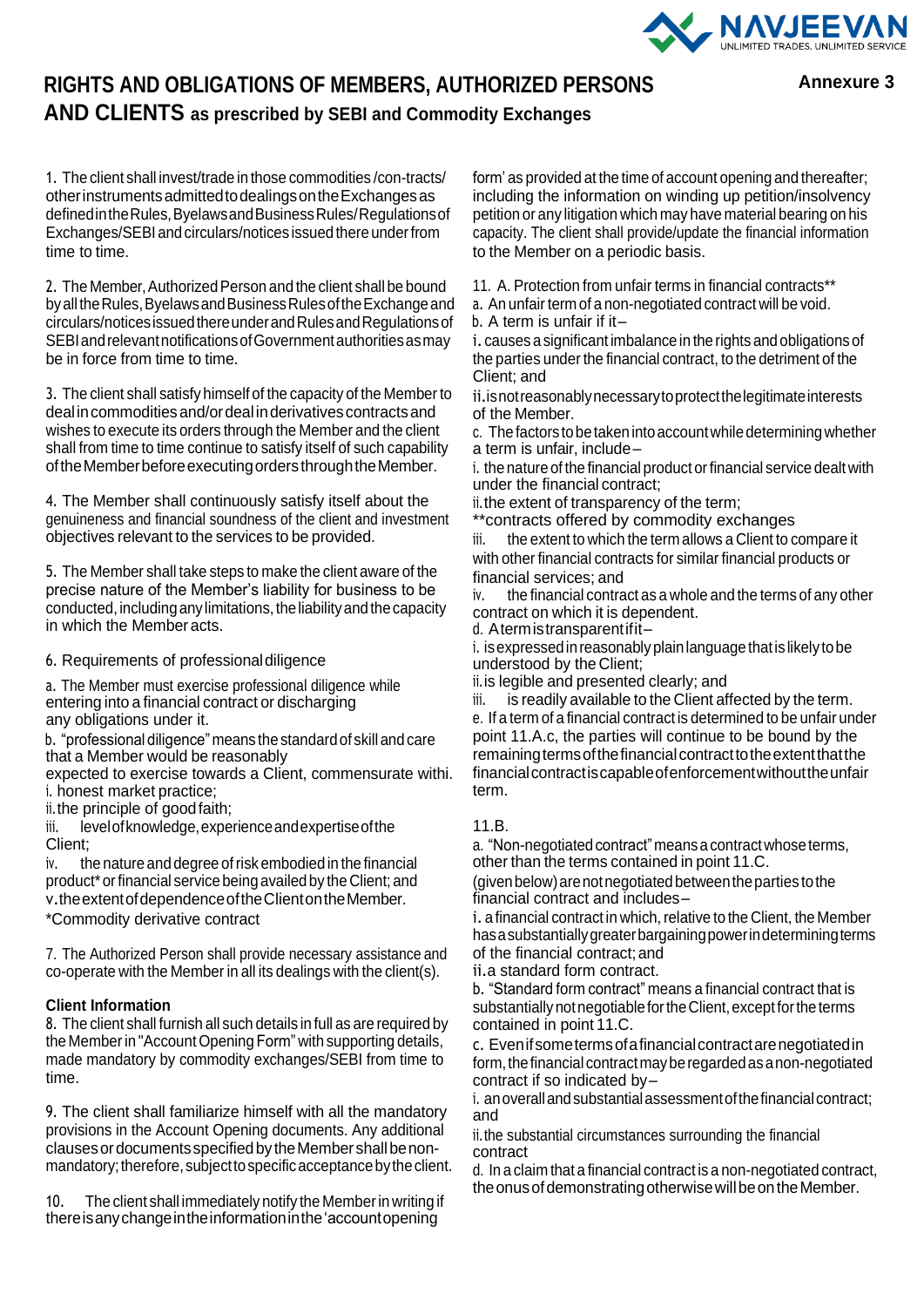

## 11. C.

a. Theabovedoesnotapplytoatermofafinancialcontractifit– i. defines the subject matter of the financial contract; ii. setsthepricethatispaid,orpayable,fortheprovisionofthe financial product or financial service under the financial contract and has been clearly disclosed to the Client; or iii. is required, or expressly permitted, under any law or regulations.

b. The exemption under point 11.C does not apply to a term that deals with the payment of an amount which is contingent on the occurrence or non- occurrence of any particular event.

12. The Member and Authorized Person shall maintain all the details of the client as mentioned in the account opening form or any otherinformation pertaining to the client, confidentially and thattheyshallnotdisclosethesametoanyperson/authority exceptasrequiredunderanylaw/regulatoryrequirements. Provided however that the Member may so disclose information about his client to any person or authority with the express permission of the client.

13. A. Protection of personal information and confidentiality

a. "Personal information" means any information that relates to a Client or allows a Client's identity to be inferred, directly or indirectly, and includes –

i. name and contact information;

ii. biometric information, in case of individuals

iii. information relating to transactions in, or holdings of, financial products

iv. information relating to the use of financial services; or v. such other information as may be specified.

#### 13. B.

a. A Member must –

i. not collect personal information relating to a Client in excess of what is required for the provision of a financial product or financial service;

ii. maintain the confidentiality of personal information relating to Clientsandnotdiscloseittoathirdparty,exceptinamanner expressly permitted under point 13.B.b.;

iii. make best efforts to ensure that any personal information relating to a Client that it holds is accurate, up to date and complete;

iv. ensure that Clients can obtain reasonable access to their personalinformation,subjecttoanyexceptionsthattheRegulator may specify; and

v. allow Clients an effective opportunity to seek modifications to theirpersonalinformationtoensurethatthepersonalinformation held by the Member is accurate, up to date and complete. b. A Member may disclose personal information relating to a

Client to a third party only if –

i. it has obtained prior written informed consent of the Client for the disclosure, after giving theClient an effective opportunity to refuse consent;

ii. the Client has directed the disclosure to be made;

iii. the Regulator has approved or ordered the disclosure, and unless prohibited by the relevant law or regulations, the Client is given anopportunity to represent under such laworregulations against such disclosure;

iv. thedisclosureisrequiredunderanylaworregulations,and unless prohibited by such law or regulations, the Client is given an opportunity to represent under such law or regulations against such disclosure;

v. the disclosure is directly related to the provision of a financial product or financial service to the Client, if the Member – 1. informs the Client in advance that the personal information may be shared with a third party; and

2. makes arrangements to ensure that the third party maintains the confidentiality of the personal information in the same manner as required under this Part;or

vi. the disclosure is made to protect against or prevent actual or potential fraud, unauthorized transactions or claims, if the Member arranges with the third party to maintain the confidentiality of the personal information in the manner required under this Part.-

c. "Thirdparty"meansanypersonotherthantheconcerned Member,including aperson belonging to the same group asthe Member.

14. A.Requirement of fair disclosure both initially and on continuing basis

a. Member must ensure fair disclosure of information that is likely toberequiredbyaClienttomakeaninformedtransactional decision.

b. In order to constitute fair disclosure, the information must be provided –

i. sufficiently before the Client enters into a financial contract, so as to allow the Client reasonable time to understand the information;

ii. in writing and in a manner that is likely to be understood by a Client belonging to a particular category; and

iii. in a manner that enables the Client to make reasonable comparison of the financial product or financial service with other similar financial products or financial services.

c. The types of information that must be disclosed to a Client in relationtoafinancialproductorfinancialservice,whichmay include information regarding –

i. main characteristics of the financial product orfinancial service, including its features, benefits and risks to the Client;

ii. consideration to be paid forthe financial product orfinancial service or the manner in which the consideration is calculated; iii. existence, exclusion or effect of any term in the financial product or financial contract;

iv. nature, attributes and rights of the Member, including its identity, regulatory status and affiliations;

v. contact details of the Memberand the methods of communication to be used between the Member and the Client; vi. rights of the Client to rescind a financial contract within a specified period; or

vii. rights of the Client under any law or regulations.

14. B.

a. Membermust provideaClientthatisavailinga financial product or financial service provided by it, with

the following continuing disclosures –

i. anymaterial change to the information thatwas required to be disclosed under point 14.Aat

the timewhen theClientinitiallyavailedthefinancial productor financial service;

ii. information relating to the status or performance of a financial productheldby theClient,asmayberequiredtoassess the rights or interests in the financial product or financial service; and iii. any other information that may be specified.

b. A continuing disclosure must be made –

I within a reasonable time-period from the occurrence of any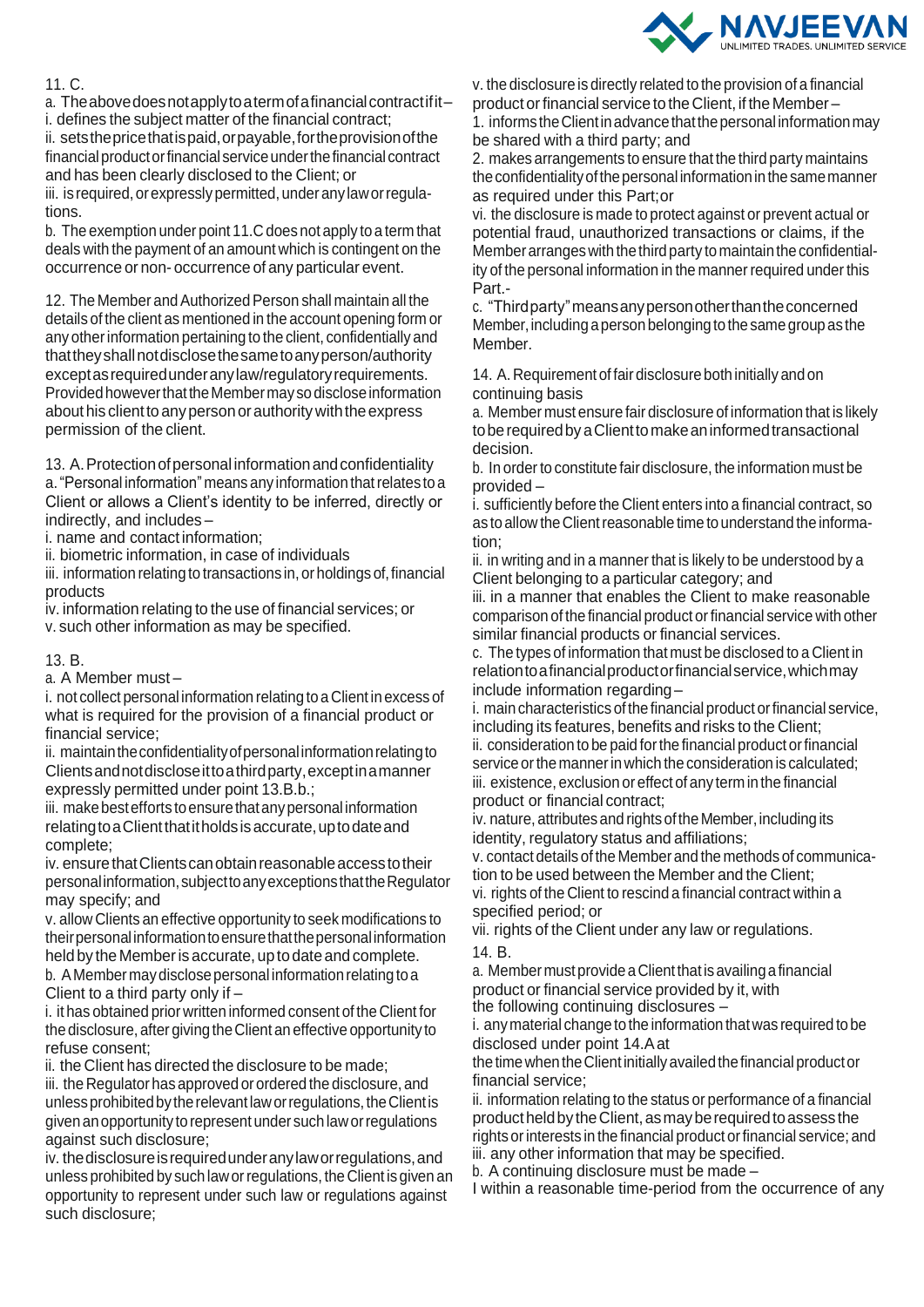

material change or at reasonable periodic intervals, as applicable; and

ii.inwritingandinamannerthatislikelytobeunderstoodbya Client belonging to thatcategory.

## **Margins**

15. The client shall pay applicable initial margins, withholding margins, special margins or such other margins as are considerednecessarybytheMemberortheExchangeorasmaybe directedbySEBIfromtime totimeasapplicable tothesegment(s) in which the client trades. The Member is permitted in its sole and absolute discretion to collect additional margins (even thoughnotrequiredbytheExchangeorSEBI)andtheclient shall be obliged to pay such margins within the stipulated time.

16. The client understands that payment of margins by the client does not necessarily imply complete satisfaction of all dues. In spite of consistently having paid margins, the client may, on the settlement of its trade, be obliged to pay (or entitled to receive) such further sums as the contract may dictate/require**Transactions & Settlements**

17. The client shall give any order for buy or sell of commodities derivatives contract in writing or in such form or manner, as may bemutuallyagreedbetweentheclientandtheMemberhowever ensuring the regulatory requirements in this regard are complied with. The Member shall ensure to place orders and execute the trades of the client, only in the Unique Client Code assigned to that client.

18. TheMembershallinformtheclientandkeephimapprised about trading/settlement cycles, delivery/payment schedules, any changes therein from time to time, and it shall be the responsibility in turn of the client to comply with such schedules/procedures oftherelevantcommodityexchangewherethetradeisexecuted.

19. TheMembershallensurethatthemoneydepositedbythe client shall be kept in a separate account, distinct from his/its own accountoraccountofanyotherclientandshallnotbeusedby the Member for himself/itself or for any other client or for any purpose other than the purposes mentioned in Rules, circulars, notices, guidelines of SEBI and/or Rules, Business Rules, Byelaws, circulars and notices of Exchange.

20. Where the Exchange(s) cancels trade(s) suo moto all such trades including the trade/s done on behalf of the client shall ipso factostandcancelled,Membershallbeentitledtocancelthe respective contract(s) with client(s).

21. The transactions executed on theExchange are subject to Rules, Byelaws and Business Rules and circulars/notices issued thereunderoftheExchangeswherethetradeisexecutedandall parties to such trade shall have submitted to the jurisdiction of such court as may be specified by the Byelaws and Business Rules of

theExchangeswherethetradeisexecutedforthepurposeof giving effect to the provisions of the Rules, Byelaws and Business RulesoftheExchangesandthecirculars/noticesissuedthereunder.

22. The Client shall pay to the Member brokerage and statutory levies as are prevailing from time to time and as they apply to the Client's account, transactions and to the services that Member renders to the Client. The Member shall not charge brokerage more than the maximum brokerage permissible as per the Rules, Business Rules and Bye-laws of the relevant commodity exchanges and/or Rules ofSEBI.

### **Liquidation and close out of position**

23. Without prejudice to the Member's other rights (including the righttoreferamattertoarbitration), the client understands that the Member shall be entitled to liquidate/close out all or any of the client's positions for nonpayment of margins or other amounts, outstanding debts, etc. and adjust the proceeds of such liquidation/close out, if any, against the client's liabilities/obligations. Any and all losses and financial charges on account of such liquidation/closing-out shall becharged toand borneby the client.

24. In the event of death or insolvency of the client or his/its otherwisebecomingincapableofreceivingandpayingforor delivering or transferring commodities which the client has ordered to be bought or sold, Member may close out the transaction of the client and claim losses, if any, against the estate of the client. The client or his nominees, successors, heirs andassigneeshallbeentitledtoanysurpluswhichmayresult there from. The client shall note that transfer of funds/commodities in favor of a Nominee shall be valid discharge by the Member against the legal heir.

#### **Dispute Resolution**

25. TheMembershallco-operateinredressinggrievancesofthe client in respect of all transactions routed through it. 26. TheclientandtheMembershallreferanyclaimsand/or disputes with respect to deposits, margin money, etc., to arbitration as per the Rules, Byelaws and Business Rules of the Exchanges where the trade is executed and circulars/notices issued thereunder as may be in force from time to time.

27. The client/Member understands that the instructions issued by an authorized representative for dispute resolution, if any, of theclient/Membershallbebindingontheclient/Memberin accordancewiththeletterauthorizingthesaidrepresentativeto deal on behalf of the said client/Member.

28. Requirement for each Member to have an effective grievance redress mechanism which is accessible to all its Clients a. AMembermusthaveinplaceaneffectivemechanismto receive and redress complaints from its Clients in relation to financial products or financial services provided by it, or on its behalf, in a prompt and fair manner.

b. A Member must inform a Client, at the commencement of relationship with the Client and at such other time when the information is likely to be required by the Client, of – i. the Client's right to seek redress for any complaints; and ii. the processes followed by the Member to receive and redress complaints from its Clients.

## **29. A. Suitability of advice for the Client**

Right to receive advice that is suitable taking into account the relevant personal circumstances of the Client, such as the Clients financial circumstances and needs. This obligation

**Brokerage**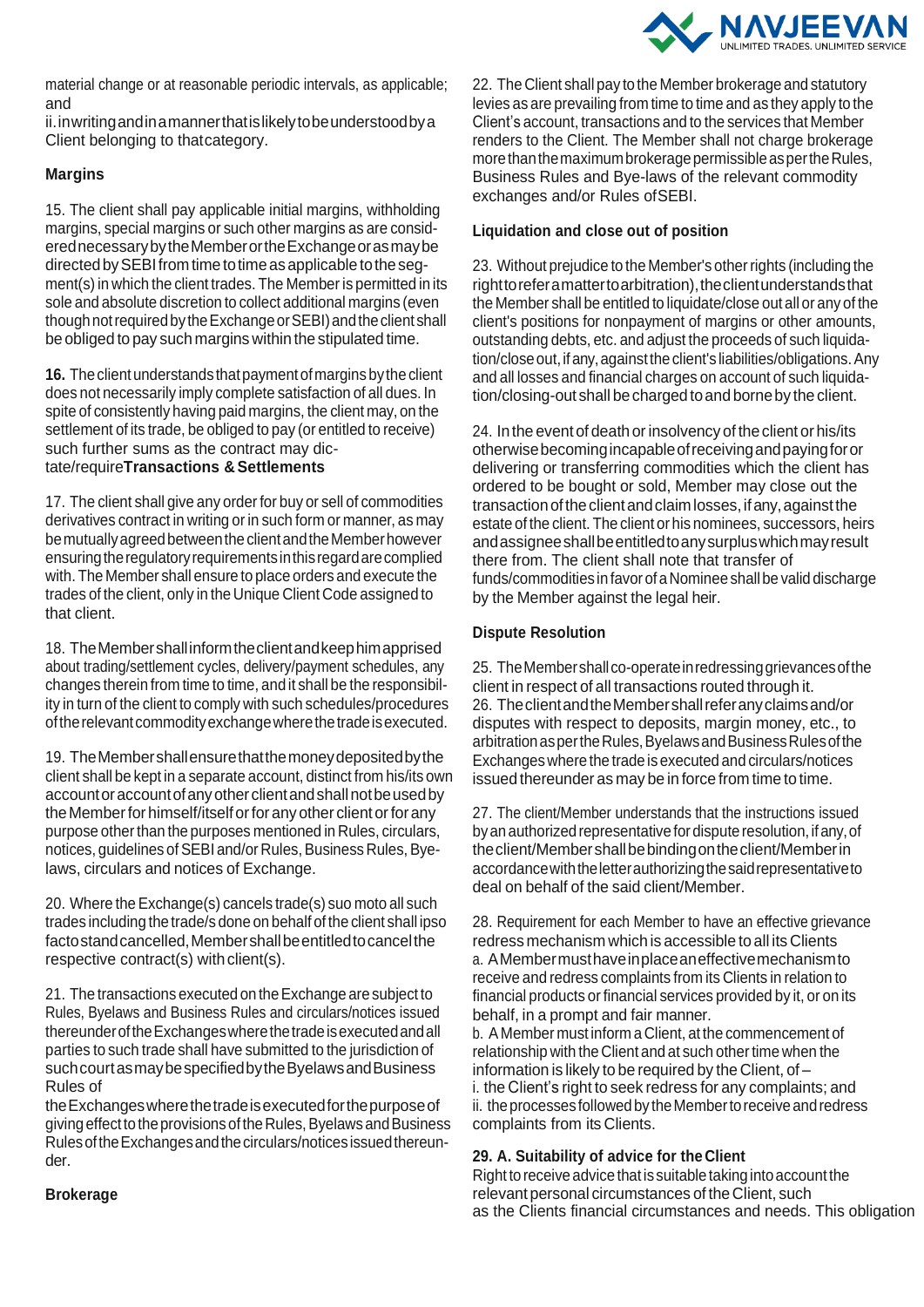

would apply to persons who render advice to Clients and the regulatormayspecifycategoriesoffinancialproductsandservice that necessarily require such advice to be given. a. A Member must –

i. make all efforts to obtain correct and adequate information about the relevant personal circumstances of a Client; and ii. ensure that the advice given is suitable forthe Client after due considerationoftherelevantpersonalcircumstancesoftheClient. b. If it is reasonably apparent to the Memberthat the available informationregardingtherelevantpersonalcircumstancesofa Client is incomplete orinaccurate, the Member must warn the Client of the consequences of proceeding on the basis of incomplete or inaccurate information.

c. IfaClientintendstoavailofafinancialproductorfinancial service that the Member determines unsuitable for the Client, the Member –

i. must clearly communicate its advice to the Client in writing and in a manner that is likely to be understood by the Client; and ii. may provide the financial product or financial service requested by the Client only after complying with point 29.A.a and obtaining a written acknowledgement from the Client.

#### 30. Dealing with conflict ofinterest

In case of any conflict between the interests of a Client and that of theMember,preferencemustbegiventotheClientinterests. a. A member must –

i. provide a Client with information regarding any conflict of interests, including any conflicted remuneration that the Member has received or expects to receive for making the advice to the Client; and

ii. give priority to the interests of the Client if the Member knows, or reasonably ought to know, of a conflict between –

1. its own interests andthe interests of theClient; or 2**.** the interests of the concerned Member and interests of the Client, in cases where the Member is a financial representative.

b. The information under point 16a.i. must be given to the Client inwritingandinamannerthatislikelytobeunderstoodbythe Client and a written acknowledgment of the receipt of the information should be obtained from the Client.

c. In this section,"conflicted remuneration" means any benefit, whethermonetaryornon-monetary,derivedbyaMemberfrom persons other than Clients that could, under the circumstances, reasonably be expected to influence the advice given by the Member to a Client.

#### **Termination of Relationship**

31. This relationship between the Member and the client shall be terminated; if the Memberfor any reason ceases to be a member of the commodity exchange including cessation of membership by reason of the Member's default, death, resignation or expulsion or if the certificate is cancelled by the Exchange.

32. TheMember,AuthorizedPersonandtheclientshallbeentitled toterminatetherelationshipbetweenthemwithoutgivingany reasons to the other party, after giving notice in writing of not less thanonemonthtotheotherparties.Notwithstandinganysuch termination, all rights, liabilities and obligations of the parties arising out of orin respect of transactions entered into prior to the termination of this relationship shall continue to subsist and vest in/be binding on the respective parties or his/its respective heirs, executors, administrators, legal representatives or successors, as the case may be.

33. In the event of demise/insolvency of the Authorized Person or the cancellation of his/its registration with the Board or/withdrawal of recognition of the Authorized Person by the commodity exchange and/or termination of the agreement with the Authorized Person by the Member, for any reason whatsoever, the client shall be informed of such termination and the client shall be deemed to bethedirectclientoftheMemberandallclausesinthe'Rights and Obligations' document(s) governing the Member, Authorized Personandclientshallcontinuetobeinforceasitis,unlessthe client intimates to the Member his/its intention to terminate their relationship by giving a notice in writing of not less than one month.

### **Additional Rights & Obligations**

34. The Member and client shall reconcile and settle their accounts from time to time as per the Rules, Business Rules, Bye Laws, Circulars, Notices and Guidelines issued by SEBI and the relevant Exchanges where the trade is executed.

35. The Member shall issue a contract note to his clients for trades executed in such format as may be prescribed by the Exchange from time to time containing recordsof all transactions including details of order number, trade number, trade time, trade price, trade quantity, details of the derivatives contract, client code,brokerage,allchargesleviedetc.andwithallotherrelevant details as required therein to be filled in and issued in such mannerandwithinsuchtimeasprescribedbytheExchange.The Member shall send contract notes to the investors within 24 hours of the execution of the trades in hard copy and/or in electronic form using digitalsignature.

36. The Member shall make pay out of funds or delivery of commodities as per the Exchange Rules, Bye-Laws, Business Rulesand Circulars, as the case may be, to the Client on receipt ofthepayoutfromtherelevantExchangewherethetradeis executed unlessotherwise specified by the client and subject to such terms and conditions asmay be prescribed by the relevant Exchange from time to time where the trade is executed.

37. The Member shall send a complete `Statement of Accounts' for both funds and commodities in respect of each of its clients in such periodicity and format within such time, as may be prescribed by the relevant Exchange, from time to time, where the trade is executed. The Statement shall also state that the client shall report errors, if any, in the Statement within such time as maybeprescribedbytherelevantExchangefromtimetotime where the trade was executed, from the receipt thereof to the Stock broker.

38. The Member shall send margin statements to the clients on daily basis. Margin statement should include, interalia, details of collateral deposited, collateral utilized and collateral status (available balance/due from client) with break up in terms of cash, Fixed Deposit Receipts (FDRs), Bank Guarantee, warehouse receipts, securities etc.

39. The Client shall ensure that it has the required legal capacity to, and is authorized to, enterinto the relationship with Member and is capable of performing his obligations and undertakings hereunder. All actions required to be taken to ensure compliance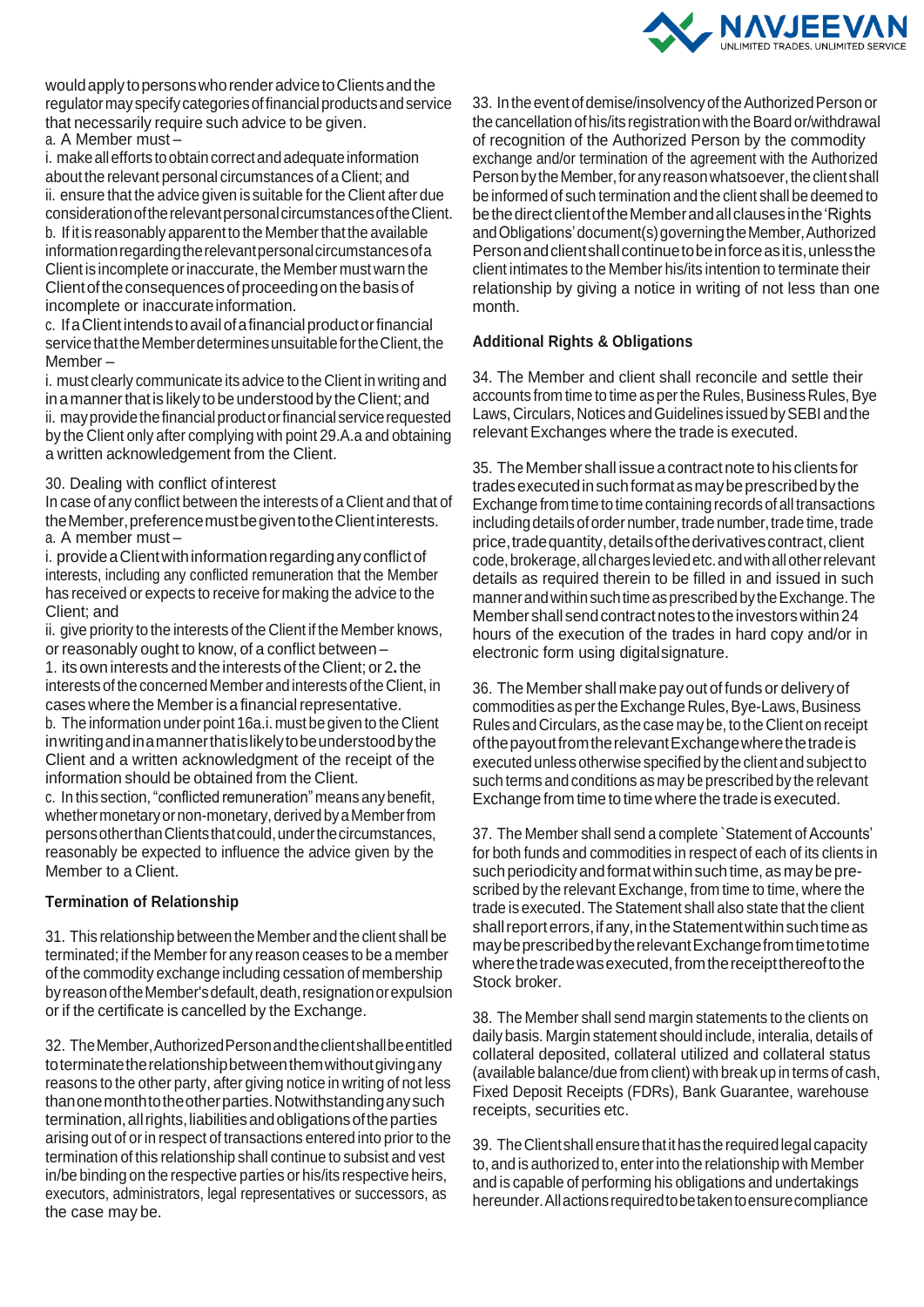

of all the transactions, which the Client may enter into shall be completed by the Client prior to such transaction being entered into.

40. In case, where a member surrenders his/ her/ its membership, Member gives a public notice inviting claims, if ny, from investors. In case of a claim relating to transactions executed on the trading system of the Exchange, ensure that client lodge a claim with the Exchange within the stipulated period and with the supporting documents.

41. A.Protection from unfair conductwhichincludesmisleading conduct & abusive conduct

a. Unfair conduct in relation to financial products orfinancial services is prohibited.

b. "Unfair conduct" means an act or omission by a Member or its financial representative that significantly impairs, or is likely to significantly impair, the ability of a Client to make an informed transactional decision and includes–

i. misleading conduct under point41.B

ii. abusive conduct under point41.C

iii. such other conduct as may be specified.

#### 41. B.

a. Conduct of a Member or its financial representative in relation to a determinative factor is misleading if

it is likely to cause the Client to take a transactional decision that theClientwouldnothavetakenotherwise,andtheconduct involves –

i. providing the Client with inaccurate information or information that the Member or financial representative does not believe to be true; or

ii. providing accurate information to the Client in a manner that is deceptive.

b. In determining whether a conduct is misleading under point 41.B.a, the following factors must be considered to be "determinative factors" –

i. the main characteristics of a financial product or financial service, including its features, benefits and risks to the Client; ii. the Client's need for a particular financial product or financial service or its suitability for the Client;

iii. theconsiderationtobepaidforthefinancialproductor financial service or the manner in which the consideration is calculated;

iv. the existence, exclusion or effect of any term in a financial contract, which is material term in the context of that financial contract; v. the nature, attributes and rights of the Member, including its identity, regulatory status and affiliations; and vi. the rights of the Client under any law or regulations.

#### 41. C.

a. A conduct of a Member or its financial representative in relation to a financial product or financial service is abusive if it – i. involves the use of coercion or undue influence; and ii. causes oris likely to cause theClient to take a transactional decision that the Client would not have taken otherwise. b. Indeterminingwhetheraconduct usescoercionorundue influence, the following must be considered –

i. the timing, location, nature or persistence of the conduct;

ii. theuseofthreateningorabusivelanguageorbehavior; iii. the exploitation of any particular misfortune or circumstance of the Client, of which the Memberis aware, to influence the Client's decisionwithregardtoafinancialproductorfinancialservice;

iv. anynon-contractualbarriersimposedbytheMemberwhere the Client wishes to exercise rights under a financial contract, including –

v. the right to terminate the financial contract;

vi. the right to switch to another financial product or another Member and

vii. a threat to take anyaction,depending on the circumstances in which the threat ismade.

### **Electronic Contract Notes (ECN)**

42. In case, client opts to receive the contract note in electronic form, he shall provide an appropriate e-mail id to the stock broker. The client shall communicate to the stock broker any change in theemail-idthroughaphysicalletter.Iftheclient hasoptedfor internet trading, the request for change of email id may be made through the secured access by way of client specific userid and password.

43. TheMembershallensurethatallECNssentthroughthee-mail shall be digitally signed, encrypted, non tamperable and in compliance with the provisions of the IT Act, 2000. In case, ECN is sent through e-mail as an attachment, the attached file shall alsobesecuredwiththedigitalsignature,encryptedandnontamperable.

44. The client shall note that non-receipt of bounced mail notification by the Member shall amount to delivery of the contract note at the e-mail ID of the client.

45. The Member shall retain ECN and acknowledgement of the email in a soft and non-tamperable form in the manner prescribed bytheexchangeincompliancewiththeprovisionsoftheITAct, 2000 and as per the extant rules/circulars/guidelines issued by SEBI/Commodity exchanges from time to time. The proof of delivery i.e., log report generated by the system at the time of sending the contract notes shall be maintained by the Memberfor the specified period under the extant rules/circulars/guidelines issuedbySEBI/Commodityexchanges.Thelogreportshall provide the details of the contract notes that are not delivered to the client/e-mails rejected or bounced back. The Member shall take all possible steps to ensure receipt of notification of bounced mails by him at all times within the stipulated time period under the extant rules/circulars/guidelines issued by SEBI/Commodity exchanges.

46. The Member shall continue to send contract notes in the physical mode to such clients who do not opt to receive the contractnotesintheelectronic form.WherevertheECNshavenot beendeliveredtotheclientorhasbeenrejected(bouncingof mails) by the e-mail ID of the client, the Member shall send a physical contract note to the client within the stipulated time under the extant Regulations/ Rules, Bye-Laws, Business Rules and CircularsofSEBI/commodityexchangesandmaintaintheproofof dispatch and delivery of such physical contract notes.

47. Inadditiontothee-mailcommunicationoftheECNstothe client, the Member shall simultaneously publish theECN on his designated web-site, if any, in a secured way and enable relevant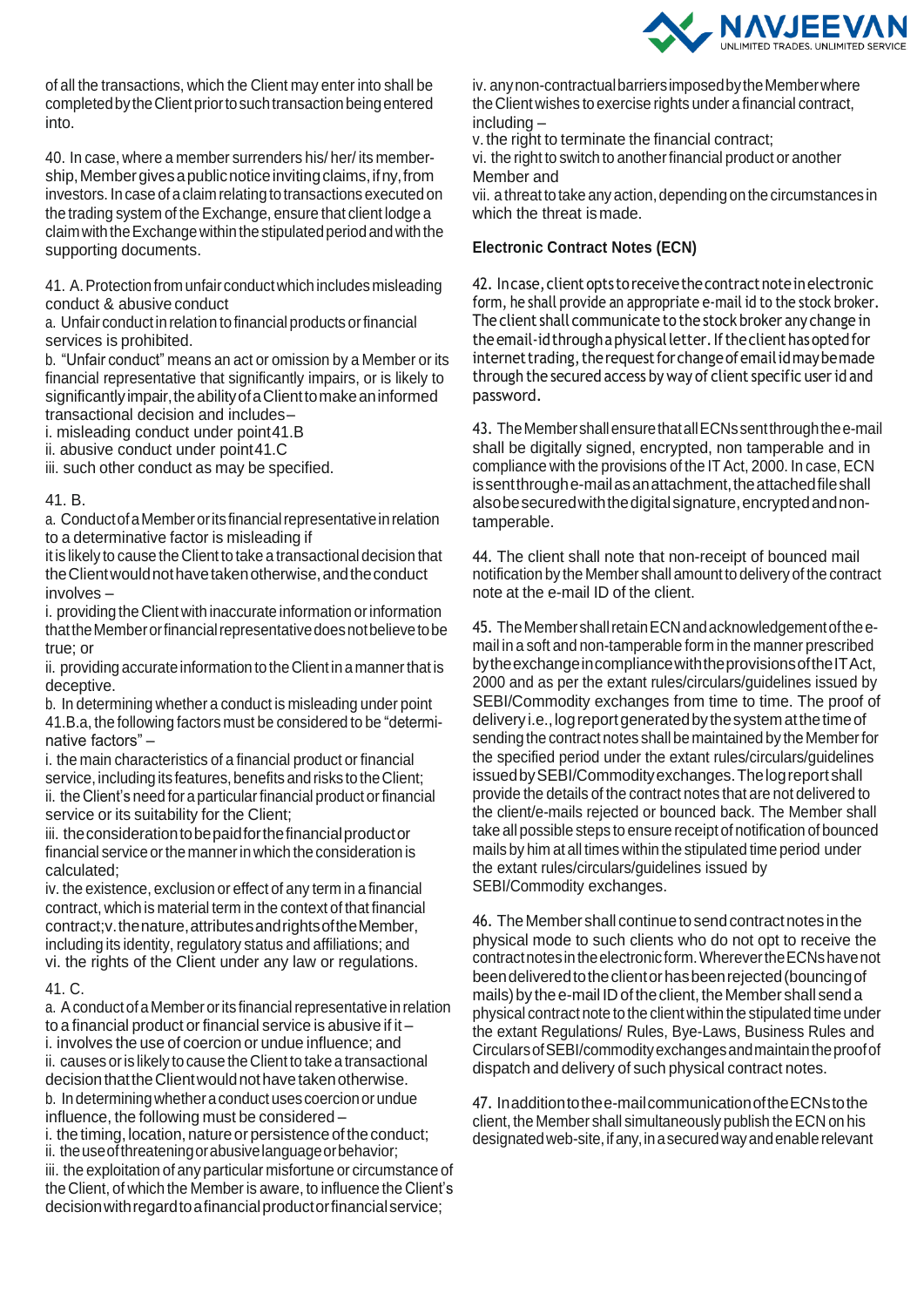

access to the clients and forthis purpose, shall allot a unique user nameandpasswordtotheclient,withanoptiontotheclientto save the contract note electronically and/or take a print out of the same.

#### **Law and Jurisdiction**

48. Inadditiontothespecificrightssetoutinthisdocument,the Member,AuthorisedPersonandtheclientshallbeentitledto exercise any other rights which the Member or the client may have under the Rules, Bye-laws and Business Rules of the Exchanges in which the client chooses to trade and circulars/notices issued thereunder or Rules of SEBI.

49. The provisions of this document shall always be subject to Government notifications, any rules, guidelines and circulars/notices issued by SEBI and Circulars, Rules, Business Rules andBye laws of the relevant commodity exchanges, where the trade is executed, that may be in force from time to time.

50. The Member and the client shall abide byany awardpassed by the Arbitrator(s) under the Arbitration and Conciliation Act, 1996. However, there is also a provision of appeal, if either party is not satisfied with the arbitration award.

51. Words and expressions which are used in this document but which are not defined herein shall, unless the context otherwise requires,havethesamemeaningasassignedtheretointheRules, Byelaws and Regulations/Business Rules and circulars/notices issued thereunder of the Exchanges/SEBI.

52. All additional voluntary/non-mandatory clauses/document added by the Member should not be in contravention with Rules/ Business Rules/Notices/Circulars of Exchanges/SEBI. Any changes in such voluntary clauses/document(s) need to be preceded by a notice of 15 days. Any changes in the rights and obligationswhicharespecifiedbyExchanges/SEBIshallalsobe brought to the notice of the clients.

53. If the rights and obligations of the parties hereto arealtered by virtue of change in Rules of SEBI or Bye-laws, Rules and Business Rulesoftherelevantcommodityexchangeswherethetradeis executed, such changes shall be deemed to have been incorporated herein in modification of the rights and obligations of the parties mentioned in this document.

54. Members are required to send account statement to their clients every month.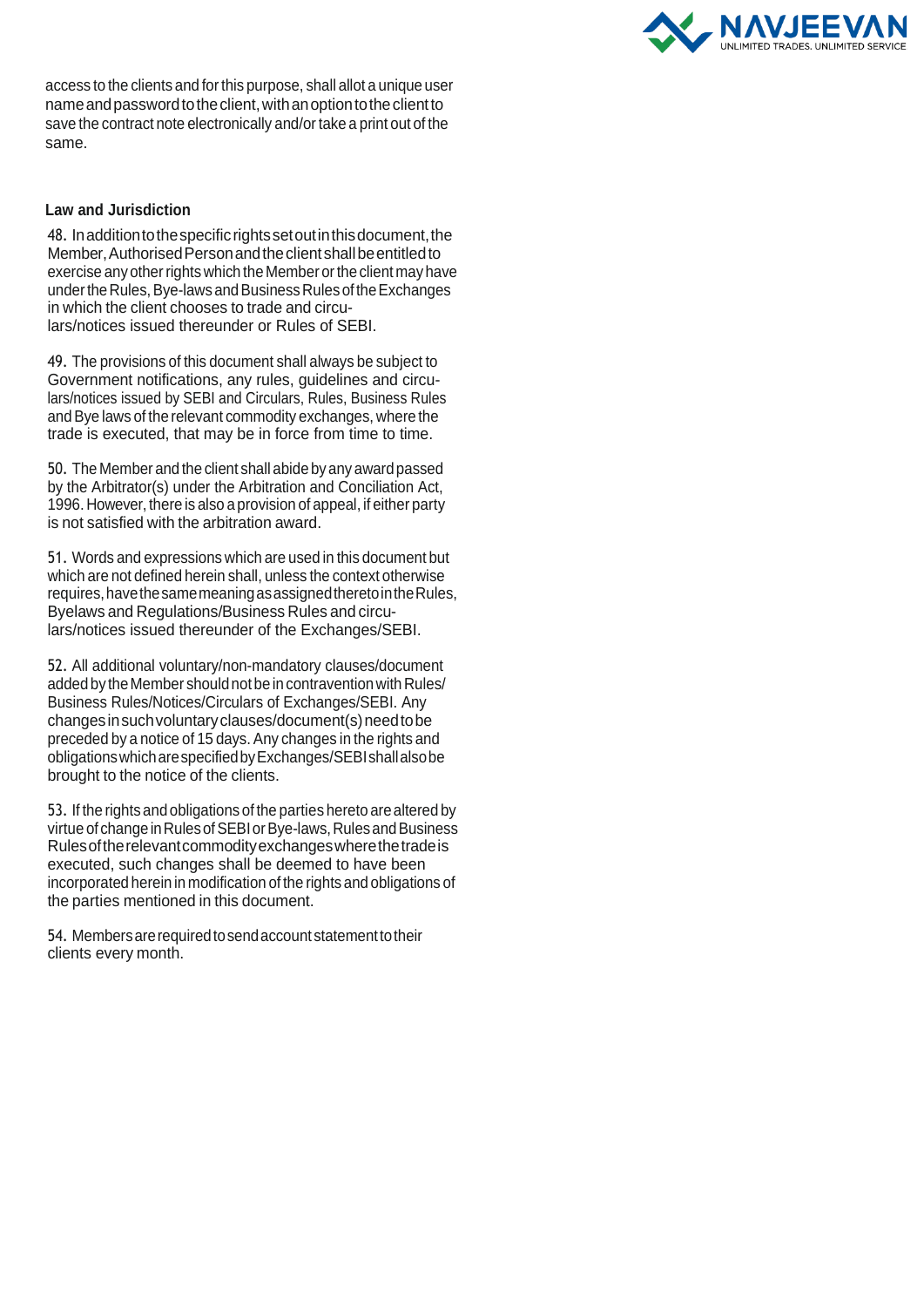

## Additional Risk Disclosure documents for Options Trading

Risk of option holders:

1. Anoptionholderrunstheriskoflosingtheentireamountpaidfortheoptioninarelativelyshortperiodof time.This risk reflects the nature of anoption as a wasting asset which becomes worthless whenit expires. Anoptionholderwhoneither sellshisoptioninthesecondarymarketnorexercises itprior toitsexpiration willnecessarily losehisentire investmentintheoption.Ifthepriceoftheunderlyingdoesnot change inthe anticipated direction before the option expires, to an extent sufficient to cover the cost of the option, the investor may lose all or a significant part of his investment in the option.

2.TheExchangesmayimposeexercise restrictionsandhaveabsoluteauthoritytorestricttheexerciseof options at certain times in specified circumstances.

Risks of option writers:

1. If the price movement of the underlying is not in the anticipated direction, the option writer runs the risks of losing substantial amount.

2.The riskofbeing anoptionwritermaybe reducedby thepurchaseofotheroptions onthe same underlying interest and thereby assuming a spread position or by acquiring other types of hedging positions in the options markets or other markets. However, even where the writer has assumed a spread or other hedging position, the risks may still be significant. A spread position is not necessarily less risky than a simple 'long' or 'short' position.

3.Transactions that involve buying and writing multiple options in combination, or buying or writing options in combination with buying or selling short the underlying interests, present additional risks to investors. Combinationtransactions,suchasoptionspreads,aremorecomplexthanbuyingorwritingasingleoption. And it should be further noted that, as in any area of investing, a complexity not well understood is, in itself, a risk factor. While this is not to suggest that combination strategies should not be considered, it is advisable, as is the case with all investments in options, to consult with someone who is experienced and knowledgeable with respect to the risks and potential rewards of combination transactions under various market circumstances.